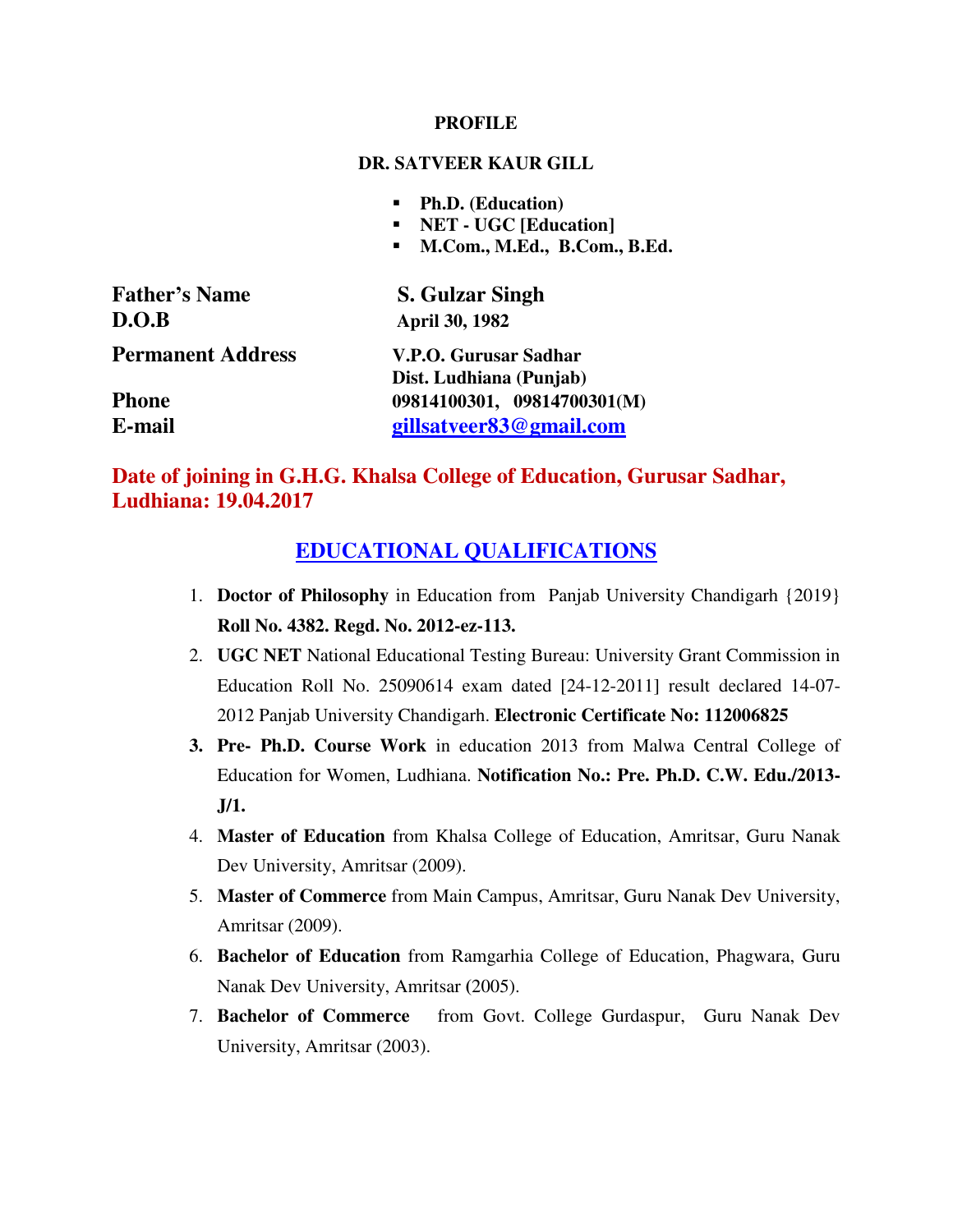#### **SHORT TERM COURSES (ONLINE)**

- 1. Completed the Self- Learning Online Course on '**Understanding Open Educational Resources'**, offered by **Commonwealth of Learning, Canada** on May 10, 2020 Course available at [http://learnoer.col.org.](http://learnoer.col.org/)
- **2.** Completed the Online Course on '**Inclusive Learning Environment'** conducted through a MOOC platform from 10-06-2020 to 18-06-2020 organized by **Inter University Centre for Disability Studies, Mahatma Gandhi University, Kottayam, Kerala,** in collaboration with **MES's Pillai College of Education and Research, Chembur, Mumbai.**

#### **FACULTY DEVELOPMENT PROGRAMMES (ONLINE)**

- 1. Successfully completed the **Online One week Faculty Development Program on 'Empowering Teachers for Smart Teaching'** held on May 05 to May 11, 2020 organized by **St. Joseph's PU College (Bangalore Jesuit Educational Society) Bengaluru.** The online program focussed on
	- **Online Learning Tools,**
	- **Digital Assessment Systems,**
	- **Virtual Classroom and**
	- **E-Content Development**

Resource Person was Naseerali M.K. -Asst. Prof. **Aligarh Muslim University Centre Malappuram, Kerala.** E-Certificate ID: 87AFTK-CE000035, Generated on 11 May 2020.

- 2. Attended the Online Five days International Faculty Development Program on topic **'Emerging trends in Teaching Technology'** from May 16 to May 20, 2020 organized by **Department of Education, Sri Guru Teg Bahadur Khalsa College Jabalpur (M.P.) {an ISO 9001:2015 Certified Minority Institution [www.sgtbkhalsajbp.org](http://www.sgtbkhalsajbp.org/) , [sgtbkhalsacollegeoffice@gmail.com}](mailto:sgtbkhalsacollegeoffice@gmail.com)** in association with **Council for Teacher Education Foundation, Nagpur and G.H.G. Khalsa College of Education, Gurusar Sadhar, Ludhiana, Punjab.**
- **3.** Successfully completed the Two weeks Faculty Development Program on **'Managing Online Classes and Co-creating MOOCS:2.0'** from May 18 to June 03, 2020 organized by Teaching Learning Centre **Ramanujan College, University of Delhi, Sponsored by Ministry of Human Resource Development, Govt. of India {Pandit Madan Mohan Malaviya National Mission on Teachers and Teaching].**
- **4.** Participated in the Five Days Online Faculty Development Program on topic **'Evolution from Offline Teaching to Online Teaching'** from May 30 to June 03, 2020 organized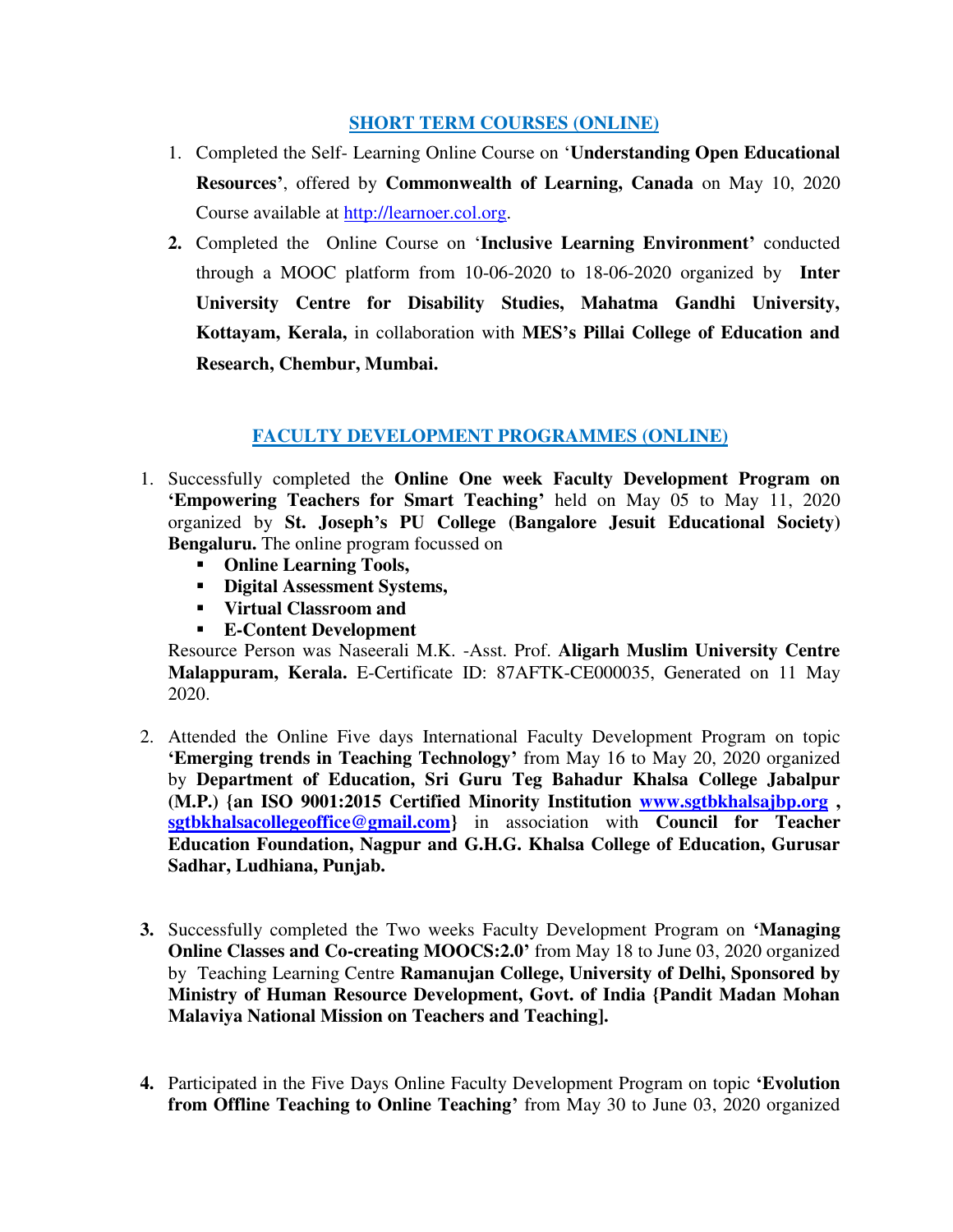by IQAC and Faculty Development Programme Committee of **Satish Pradhan Dnyanasadhana College, Thane** in association with **Department of Information Technology, University of Mumbai, Yashwantrao Chavan Maharashtra Open University, Mumbai Regional Centre** and **MICROSOFT.** 

- 5. Participated in National level One day Faculty Development Programme on **"Social Entrepreneurship"** organised by **'EdFly Learn'** in association with **K.P.B. Hinduja College of Commerce** held on May 28, 2020**.**
- 6. Attended the One Day Online National Faculty Development Program on **"Web Skills for Online Classes"** on May 30, 2020 organized by Department of Commerce, **Bishop Moore College, Mavelikara, University of Kerala. (**Reaccredited with Grade by NAAC, Top 150 colleges in India by NIRF 2019).
- 7. Participated in the One Day Inter-Collegiate Faculty Development Program on **"Personal Branding and its Impact on Institutes"** on June 06, 2020 organized by **Department of Chikitsak Samuha's Patkar Varde College of Commerce and Economics, Mumbai University.**
- 8. Participated in the online Faculty Development Program entitled **"Effective Online Teaching Strategies"** on June 06, 2020 hosted by **Marian International Institute of Management, Kuttikkanam, Kerala**.
- 9. Participated in the Faculty Development Program entitled **"Virtual Learning Creativity"** on June 09, 2020 organized by **Rayat Group of Institutions** (Rayat Institute of Management, Ropar Campus. Certificate ID: S1GZZ4-CE000087.
- 10. Attended the Seven Days Faculty Development Program on topic **"Integrating Technology in Classroom Teaching and Learning"** from June 26 to July 03, 2020 organized by **GHG Khalsa College of Education, Gurusar Sadhar, Ludhiana, Punjab.**

## **NATIONAL WORKSHOPS (ONLINE)**

1. Successfully completed one day Online Workshop on **"Planning and Organising Research using Scopus and Mendeley"** on April 10, 2020 organised **by School of Education, Guru Nanak Dev University, Amritsar** under **Pandit Madan Mohan Malaviya National Mission on Teachers and Teaching, MHRD,** Govt. of India**,** in collaboration with '**ELSEVIER.** Project Coordinator: Prof. Dr. Amit Kauts, SOE, PMMMNMTT. Can be verified by the department**, Email:** [kautsamit@gmail.com](mailto:kautsamit@gmail.com)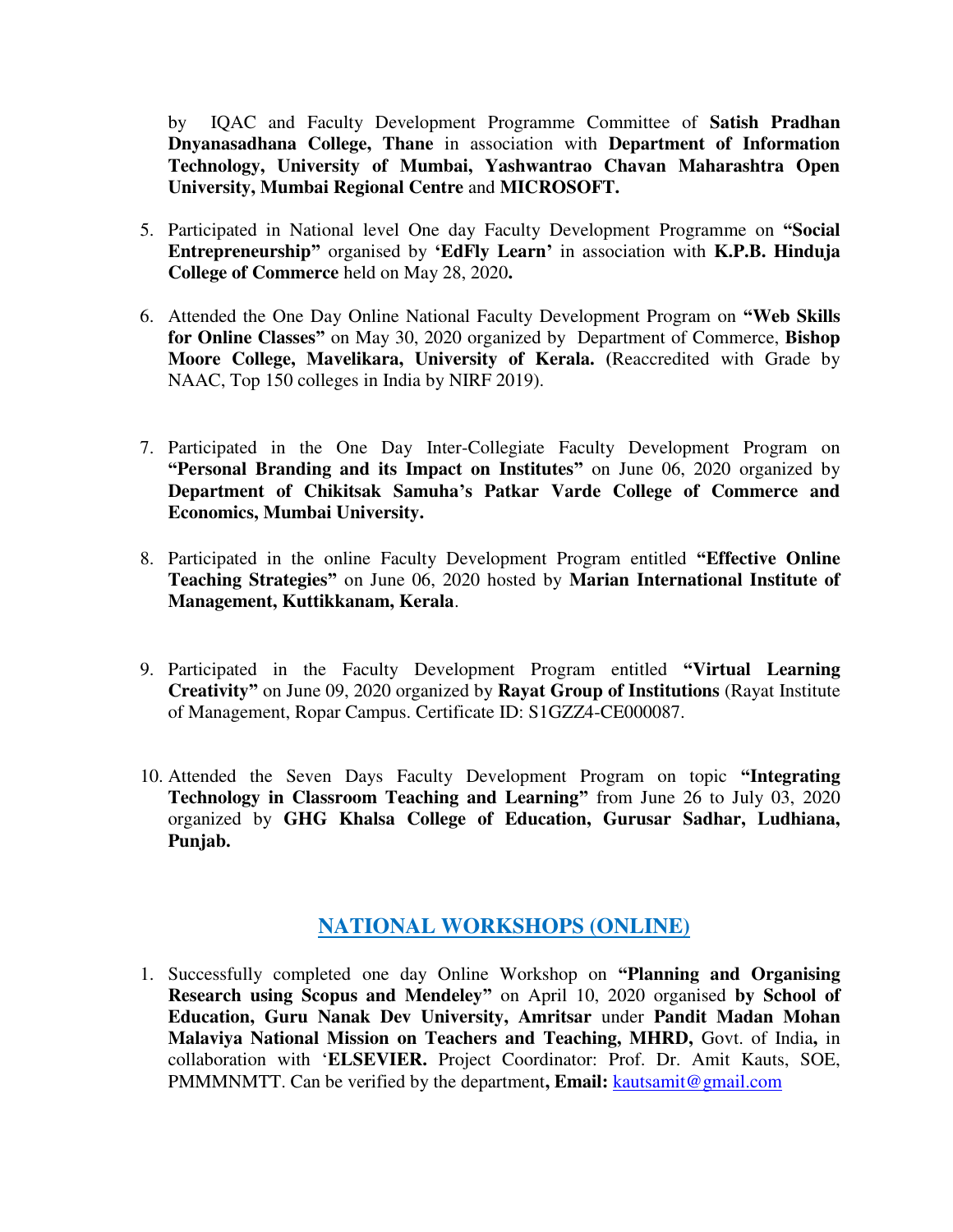- 2. Successfully completed one day Online Workshop on **"Book and Article Publishing and Springerlink Platform Demonstration "** on April 22, 2020 organised by School of Education, **Guru Nanak Dev University, Amritsar** under **Pandit Madan Mohan Malaviya National Mission on Teachers and Teaching, MHRD, Govt. of India,** in collaboration with '**Springer Nature.** Project Coordinator: Prof. Dr. Amit Kauts, SOE, PMMMNMTT. Can be verified by the department, Email: kautsamit@gmail.com.
- 3. Successfully completed Online National workshop on **"Online Tools (RAx Software) for Reviewing & Managing Research Productivity"** on May 15, 2020 organised by School of Education, **Guru Nanak Dev University, Amritsar** under **Pandit Madan Mohan Malaviya National Mission on Teachers and Teaching, MHRD, Govt. of India,** in collaboration with '**RAx Labs Inc and Balani Infotech'- (Raxter.io).** Project Coordinator: Prof. Dr. Amit Kauts, SOE, PMMMNMTT. Can be verified by the department, Email: kautsamit@gmail.com
- 4. Successfully completed one day Online National workshop on **"Empowering Effective Scientific Research by Harnessing the Power of Web of Science and Managing References using EndNote"** on May 20, 2020 organised by School of Education, **Guru Nanak Dev University, Amritsar under Pandit Madan Mohan Malaviya National Mission on Teachers and Teaching, MHRD, Govt. of India,** in collaboration with '**Clarivate analytics'.** Project Coordinator: Prof. Dr. Amit Kauts, SOE, PMMMNMTT. Can be verified by the department, Email: [kautsamit@gmail.com](mailto:kautsamit@gmail.com)
- 5. Successfully completed 03 days Online National workshop on **"Creating and Managing: Online Teaching**<sup>"</sup> from  $18<sup>th</sup>$  to  $20<sup>th</sup>$  June 2020 with  $\bf{A}$ <sup>\*</sup> Grade organised by Teaching Learning Centre **Shri Lal Bahadur Shastri National Sanskrit University, {Central University}** under Ministry of Human Resource Development, Govt. of India {Pandit Madan Mohan Malaviya National Mission on Teachers and Teaching].

## **WORKSHOPS AND SEMINARS ATTENDED**

- **1.** Participated in Two days National Seminar cum Workshop on **the Theme: "Artistry in Teaching: Exploring the Unexplored"** organized by GHG Khalsa College of Education, Gurusar Sadhar {Ludhiana} on 3 & 4th September 2019 **in collaboration with Bombay Teacher's Training College, Bombay.**
- 2. Participated in One day National Workshop on Innovations in Internship organized by GHG Khalsa College of Education, Gurusar Sadhar {Ludhiana} on 8<sup>th</sup> May 2019.
- 3. Participated in One day National Seminar on New Policies of NCTE: Future of Teacher Education in India organized by GHG Khalsa College of Education, Gurusar Sadhar  ${Ludhiana}$  on 9<sup>th</sup> February, 2019 sponsored by College Development Council, Panjab University Chandigarh.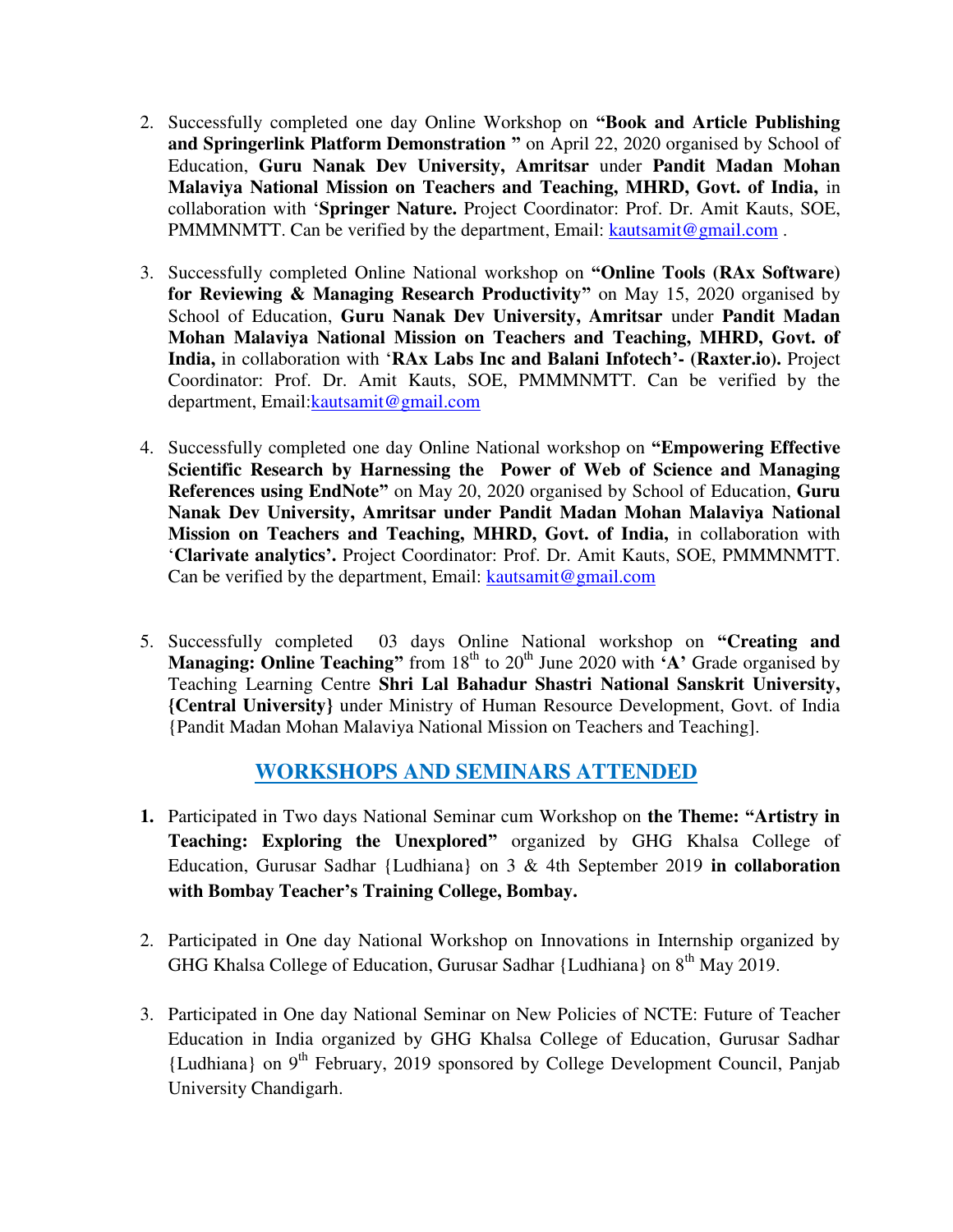- 4. Participated in **Seven days** International Workshop on **the Art of Self-Management**  organized by GHG Khalsa College of Education, Gurusar Sadhar {Ludhiana} on 15-21, January 2019 **in Communication with Institute on Aging And Lifelong Health, University of Victoria Self-Management Programs, Canada**
- 5. Attended a Workshop on **Personal Effectiveness** conducted by INME LEARNING at GHG Khalsa College of Education, Gurusar Sadhar {Ludhiana} on 05-07, September 2018 **by Brig Trigunesh Mukherjee, AVSM Co-founder of Inme Learning.**

#### **PARTICIPATION IN ONLINE INTERNATIONAL CONFERENCES/ E-SYMPOSIUMS/ WEBINARS**

- 1. Participated in the one day International online webinar on **"Impact of Covid 19 on Return Migration & Foreign remittance in India with special reference to Kerala Economy"** on May 20, 2020 organized by Department of Economics of **Little Flower College, Guruvayoor, Kerala, India. (**Accredited **'A' Grade by NAAC -CGPA**-3.52/4.00).
- 2. Participated in the Online International Symposium on "**Biotechnological Potential of Mushroom: An Emerging Approach to Fight against COVID 19"** from May 23-24, 2020 organized by **Department of Biotechnology, Sri Guru Teg Bahadur Khalsa College Jabalpur (M.P.)** {an ISO 9001:2015 Certified Minority Institution [www.sgtbkhalsajbp.org](http://www.sgtbkhalsajbp.org/) , **[sgtbkhalsacollegeoffice@gmail.com](mailto:sgtbkhalsacollegeoffice@gmail.com)**}.
- 3. Participated in the One Week International e- Symposium on "**Online Modes of Teaching and Learning: A Globa**l**"** organised by **Guru Kashi University, Talwandi Sabo, Bathinda,** (Punjab) on May 25 to May 29, 2020. (Sr. No. 202529397).
- 4. Participated in the Online International Symposium on '**Role of Plants as Medicine and Immunity Booster with Special Reference to COVID 19 Pandemic'** from May 26-27, 2020 organized by **Department of Botany, Sri Guru Teg Bahadur Khalsa College Jabalpur (M.P.) {**an ISO 9001:2015 Certified Minority Institution [www.sgtbkhalsajbp.org](http://www.sgtbkhalsajbp.org/) , **[sgtbkhalsacollegeoffice@gmail.com](mailto:sgtbkhalsacollegeoffice@gmail.com)** }.
- 5. Participated in the one day International online Conference on **"Expanding Strategies of Teaching- Learning with Digital Proficiency"** on May 28, 2020 organized by **IQAC** of **Little Flower College, Guruvayur (**Accreditated **'A' Grade by NAAC CGPA**-3.52/4.00) in collaboration with **UGC-NAAC-PARAMARSH** under PARAMARSH Scheme sponsored by UGC- NAAC. Certificate ID: 4FQVSW-CE000385.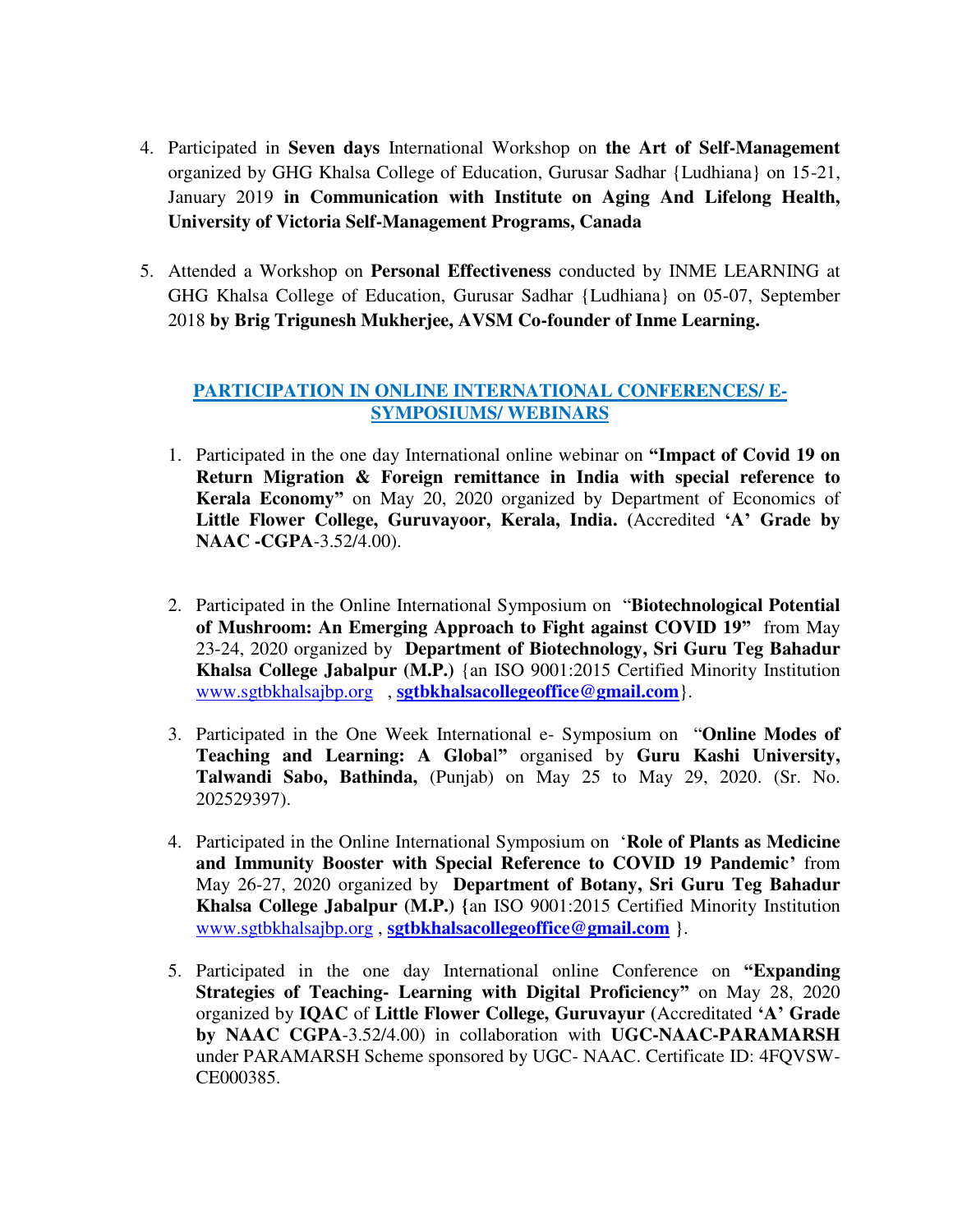- 6. Participated in the International level Interdisciplinary Webinar on "**Overcome COVID 19 Pandemic through Nuances of Life"** organised by IQAC of **Vivek College of Commerce, Goregaon West, Mumbai** in association with **University of Mumbai** held on Friday 29 May, 2020. Certificate ID: 3776A-CE000536.
- 7. Participated in the Three Days International Webinar Series on **"COVID -19 Pandemic: The Challenges of Today and Tomorrow" during**  $29<sup>th</sup>$  **to**  $31<sup>st</sup>$  **May,** 2020 organised by **Chembur Trombay Education Society's N.G. Acharya and D.K. Marathe College of Arts , Science and Commerce**, **Chembur, Mumbai.** AMC-2020/Sociology/165.
- 8. Participated in the International webinar on **"Open Doors : Reskilling for Future Industry & Business"** on June 05-06, 2020 organized by Department of Commerce **of St. Aloysius College (Autonomous), Jabalpur**, **M.P. (**Re-Accreditated **'A+ by NAAC CGPA**-3.68/4.00).
- 9. Participated in the International level webinar on **"Crazy Tips to Crack Virtual Interviews"** on Saturday June 06, 2020 organized by IQAC of **BUNTS SANGHA'S Uma Krishna Shetty Institute of Management Studies and Research.**
- 10. Participated in the International Webinar on ' **Material Science and its application for Sustainable Development'** from June 06-07, 2020 organized by Department of Physics and Electronics in association with **Luminescence Society of India, Sri Guru Teg Bahadur Khalsa College Jabalpur (M.P.) {an ISO 9001:2015 Certified Minority Institution [www.sgtbkhalsajbp.org](http://www.sgtbkhalsajbp.org/) , [sgtbkhalsacollegeoffice@gmail.com](mailto:sgtbkhalsacollegeoffice@gmail.com) }.**
- 11. Participated in the Two days International Symposium on **"Religious Tourism: Historical Sikh Shrines"** on June 07-08, 2020 organized by **Community College, Gujranwala Guru Nanak Khalsa College, Civil Lines, Ludhiana, Punjab (NAAC**  Accreditated). [www.ggnkcl.com](http://www.ggnkcl.com/) [\(ggnkcl@rediffmail.com](mailto:ggnkcl@rediffmail.com) )
- 12. Participated in the International Webinar on **"Life Sciences Interventions to Contain and Combat COVID 19"** from June 08-09, 2020 organized by Department of Zoology & Biotechnology of **Sri Guru Teg Bahadur Khalsa College Jabalpur (M.P.)** {an ISO 9001:2015 Certified Minority Institution [www.sgtbkhalsajbp.org](http://www.sgtbkhalsajbp.org/) , **[sgtbkhalsacollegeoffice@gmail.com](mailto:sgtbkhalsacollegeoffice@gmail.com)** }.
- 13. Participated in the Virtual International Poster Conference on "**COVID 19 (VIP-C-COVID: Impact and Response)"** organised by **Shri Mouni Vidyapeeth's Karmaveer Hire Arts, Science, Commerce and Education College, Gargoti Tal-Bhudargad, Dist- Kohlapur, M.S. India** in collaboration with **Bhumi Publishing, India** held on Friday 12-13 June, 2020.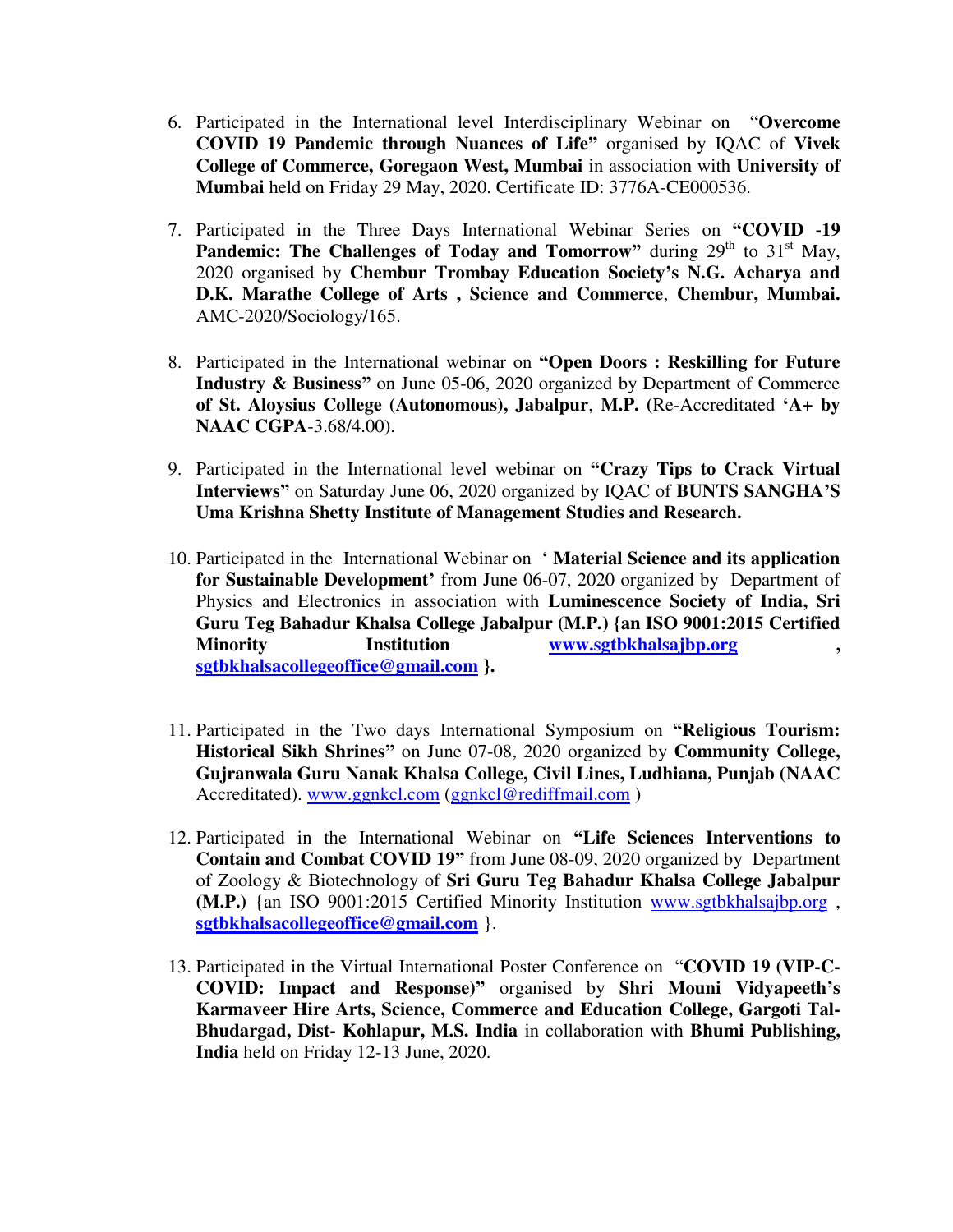- 14. Attended **Cambridge MENA Online Experience 1-hour talk** on **"Future Learners Need Learning Strategies"** by **Peter Lucantoni** on June 15, 2020 organised by **Cambridge University Press** and **Cambridge Assessment English.**
- 15. Attended **Cambridge MENA Online Experience 1-hour talk** on **"Oracy: Definition, Rationale and Skills"** by **Sumbella Khan** on June 17, 2020 organised by **Cambridge University Press** and **Cambridge Assessment English.**
- 16. Participated in the International Webinar on '**Mental Health and Well-Being during Pandemic & Post COVID 19"** organised by **IQAC** of **GHG Khalsa College of Education, Gurusar Sadhar, Ludhiana,** on July 07-08, 2020, [www.ghgcollegesadhar.org](http://www.ghgcollegesadhar.org/) .

#### **PARTICIPATION IN ONLINE NATIONAL CONFERENCES OR WEBINARS**

- 1. Participated in the Webinar on '**Learning Management System'** held on 2nd May, 2020 in the BTTC Webinar Series organised by IQAC **(BTTC) Bombay Teachers' Training College, (Hyderabad-Sind National Collegiate Board)** in association with **BIAP-Webinar Solution Partner** and **HSNC University, Mumbai.** Certificate ID: BTTC202004747.
- 2. Participated in the Webinar on "**Mendeley- Reference Management Tool"** held on 2 nd May, 2020 in the BTTC Webinar Series organised by IQAC **(BTTC) Bombay Teachers' Training College, (Hyderabad-Sind National Collegiate Board)** in association with **BIAP-Webinar Solution Partner** and **HSNC University, Mumbai.**  Certificate ID: BTTC202004860.
- 3. Participated in the Webinar on '**Learn Organically, the commYOUnication Skills'** held on 3<sup>rd</sup> May, 2020 in the BTTC Webinar Series organised by IQAC **(BTTC) Bombay Teachers' Training College, (Hyderabad-Sind National Collegiate Board)** in association with **BIAP-Webinar Solution Partner** and **HSNC University, Mumbai.** Certificate ID: BTTC202004881.
- 4. Participated in the Webinar on '**Mindful Eating during Covid 19 Pandemic'** held on 4th May, 2020 in the BTTC Webinar Series organised by IQAC **(BTTC) Bombay Teachers' Training College, (Hyderabad-Sind National Collegiate Board)** in association with **BIAP-Webinar Solution Partner** and **HSNC University, Mumbai.**  Certificate ID: BTTC202002347.
- 5. Participated in the Webinar on '**How to use Turnitin Software for Your Research-Turnitin Online on Campus'** held on May 04, 2020 organised by SGPC's Guru Nanak Institute of Management Studies (**GNIMS Business School**) in association with **TURNITIN**. Certificate ID # GNIMS-LIB-2020-05-1466297.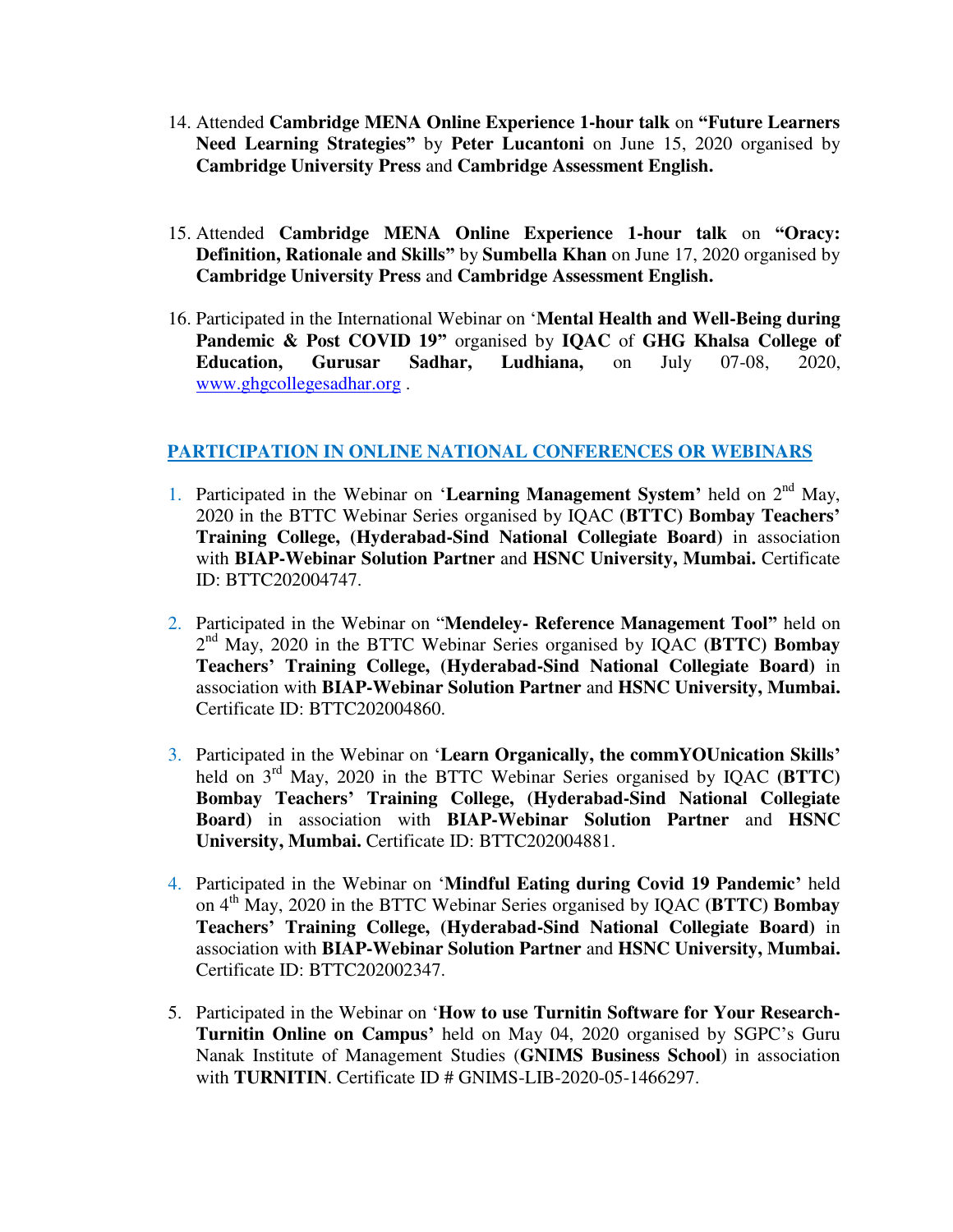- 6. Participated in the Webinar on '**Mindfulness during Uncertain Times'** held on 5th May, 2020 in the BTTC Webinar Series organised by IQAC **(BTTC) Bombay Teachers' Training College, (Hyderabad-Sind National Collegiate Board)** in association with **BIAP-Webinar Solution Partner** and **HSNC University, Mumbai.**  Certificate ID: BTTC202002851.
- 7. Participated in the Webinar on "**Handling Stress during Lockdown Period"** held on 6 th May, 2020 in the BTTC Webinar Series organised by IQAC **(BTTC) Bombay Teachers' Training College, (Hyderabad-Sind National Collegiate Board)** in association with **BIAP-Webinar Solution Partner** and **HSNC University, Mumbai.**  Certificate ID: BTTC202003376.
- 8. Participated in the Webinar on "EYE: Is there ever a Lockdown" held on  $7<sup>th</sup>$  May, 2020 in the BTTC Webinar Series organised by IQAC **(BTTC) Bombay Teachers' Training College, (Hyderabad-Sind National Collegiate Board)** in association with **BIAP-Webinar Solution Partner** and **HSNC University, Mumbai.** Certificate ID: BTTC202004019.
- 9. Participated in the Webinar on "**Importance of Yoga in the age of Covid 19"** held on 8th May, 2020 in the BTTC Webinar Series organised by IQAC **(BTTC) Bombay Teachers' Training College, (Hyderabad-Sind National Collegiate Board)** in association with **BIAP-Webinar Solution Partner** and **HSNC University, Mumbai.**  Certificate ID: BTTC202004598.
- 10. Participated in the National Webinar Series on "**Knowledge Generation in Education during COVID-19 Pandemic"** held on May 12 to May 16, 2020 organised by **(BTTC) Bombay Teachers' Training College, HSNC University, Mumbai and Department of Education, University of Mumbai** in association with **BIAP-Webinar Solution Partner**.
- **11.** Participated in the Webinars entitled **"Menstrual Hygiene & Health and Nutrition of Kids; Back Pain; Heart Disease in children; Boosting Immunity, Sanitization & Hygiene; There is nothing called Simple Ankle Sprain; Cosmetics and Cosmetic Surgery"** in the National Webinar Series on "**Health Warriors care for nation builders**<sup>*n*</sup> held from 16<sup>th</sup> May to 22<sup>nd</sup> May, 2020 organised by **Khalsa College of Education, G.T. Road, Amritsar in collaboration with Amandeep Group of Hospitals, Amritsar.**
- 12. Participated in the online informative session on '**Changing Paradigm of Higher Education'** held on May 18, 2020 organised by Library and Informative Science Research Scholar's Forum (**LISRSF**) in association with Mumbai University and College Teachers' Association (**MUCTA)**.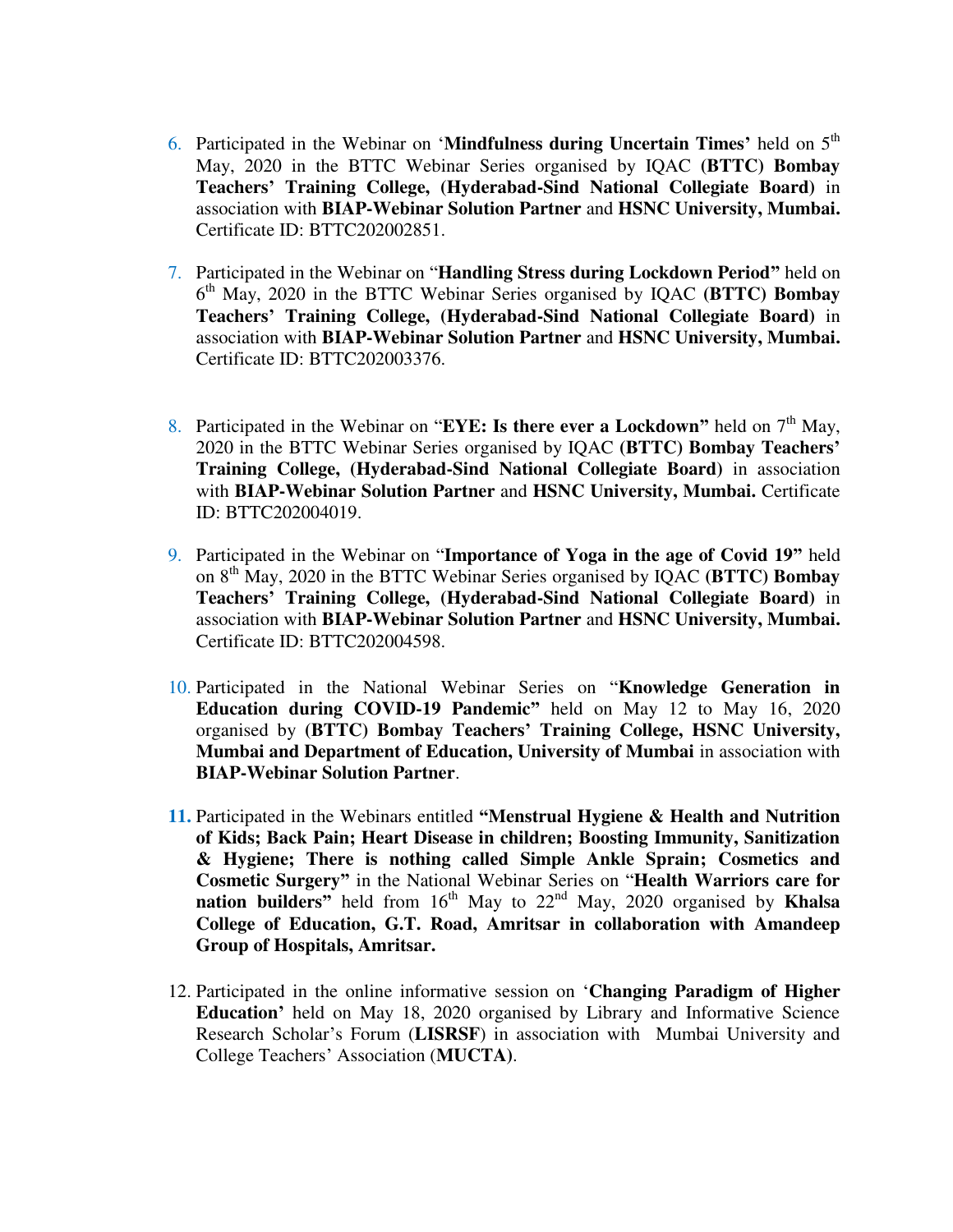- 13. Participated in the National Webinar on '**Cyber Security From Ethical Hacker's Perspective'** organised under IQAC by Department of Computer Science and Information Technology, Kalyan Wholesale Merchant's Education Society's **LAXMAN DEVARAM SONAWANE COLLEGE, University of Mumbai, Kalyan, Thane,** on May 20, 2020. Certificate ID: 1E1UR8-CE000284.
- 14. Participated in National Webinar on '**Learning Environment for Inclusive Education'** organised by Centre of Special Education, Indian Institute of Teacher Education (IITE) A State Public University, on May 21, 2020 in association with **National Institute for the Empowerment of Persons with Visual Disabilties (Divyangian) {NIEPUD}.**
- 15. Participated in National Webinar on "**Teaching Learning and ICT"** organised by **'EdFly Learn'** in association **with R.S. Mundle Dharampeth Arts & Commerce College; Dayanand Arya Kanya Mahaviyalya, Nagpur and B.L. Amlani College**  held on May 21, 2020**.**
- **16.** Participated in the Webinar on Classrooms to Online Platforms: Dealing with Transitions in Teaching Learning Methods**"** on May 23, 2020 organized by **IQAC** of **Little Flower College, Guruvayoor (**Accreditated **'A' Grade by NAAC CGPA**-3.52/4.00) in connection with World Environment Day. Certificate ID: MILD2K-CE000223 dated 5/22/2020.
- **17.** Participated in the live Webinar on **"Chanakya Niti v/s Modern Day Manaement" on May 25, 2020** organized by **IQAC of SDJ International College, Veer Narmad South Gujarat University, Surat.**
- 18. Participated in the National level live Webinar on **"Contemporary Challenges in Co-operative Sectors" held on** May 26, 2020 organized by **School of Skills and Entrepreneurship Development, Karnataka State Rural Development and**  Panchayat Raj University, GADAG. Certificate ID: 2020KSRDPR\_COM\_0044.
- 19. Participated in the Webinar on **"Chanakya and Manaement" by Dr. Radhakrishnan Pillai, Deputy Director of Chanakya Institute of Leadership Studies (CIILS), Mumbai** held on May 27, 2020 organized by **IQAC of B.K. Birla College** {Autonomous}, Kalyan, University of Mumbai (Re-Accredited by NAAC with Grade 'A')
- 20. Participated in the Webinar on "**SPEED READING"** held on May 28, 2020 organised by **BURHANI College, University of Mumbai**.
- 21. Participated in the Five Days National Webinar Series on **'Parivartan: Changing Scenario in Science, Education and Psychology-A Combined Approach'** from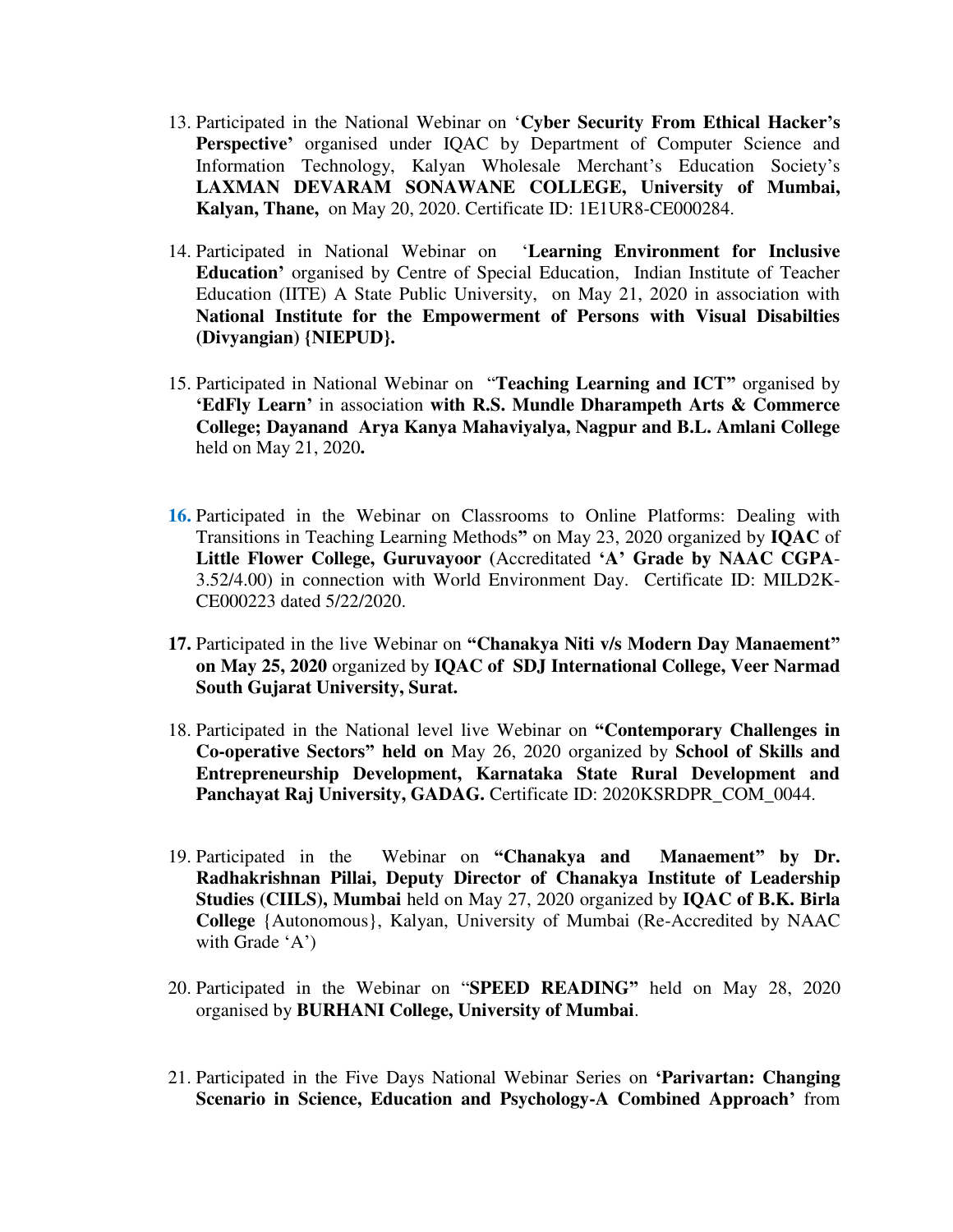May 27 to May 31, 2020 organized by **Govt. Science College, Veraval.** Certificate ID: GSCV2917 (can be verified at **<https://gscv.in/verify/>)**

- 22. Participated in the Online National Conference on **'Quality in Teaching And Evaluation: A Need for Academic Excellence'** on May 29-30, 2020 organized by **IQAC** of **St. Aloysius College (Autonomous), Jabalpur**, **M.P. (**Re-Accreditated **'A+ by NAAC CGPA**-3.68/4.00) under **PARAMARSH (**UGC and Department of Higher Education, Govt. of M.P. initiative. Regd. No. SAC 1190.
- 23. Participated in the National Webinar on "**Covid 19 and its Impact on Capital Market"** held on May 30, 2020 organised by **Department of BBI** of **Smt. Mithibai Motiram Kundnani College of Commerce and Economics,** in association with **BIAP-Webinar Solution Partner** and **HSNC University, Mumbai and Department of Education, University of Mumbai.** Certificate ID: MMK0520200317.
- 24. Participated in the Online National Webinar on **"Contemporary Relevance of Gandhian Thought in COVID-19 Environment'** from **May 30-31, 2020** organized by **Indian Accounting Association, Jabalpur Branch & Department of Commerce of Sri Guru Teg Bahadur Khalsa College Jabalpur (M.P.)** {an ISO 9001:2015 Certified Minority Institution [www.sgtbkhlsajbp.org](http://www.sgtbkhlsajbp.org/), **[sgtbkhalsacollegeoffice@gmail.com](mailto:sgtbkhalsacollegeoffice@gmail.com)** }.
- **25.** Participated in the Online National Webinar on **"E-Content Development in the Subjects of Commerce and Accountancy"** from June **01, 2020** organized by **Department of Management of Sri Guru Teg Bahadur Khalsa College Jabalpur (M.P.) {an ISO 9001:2015 Certified Minority Institution [www.sgtbkhalsajbp.org](http://www.sgtbkhalsajbp.org/) , [sgtbkhalsacollegeoffice@gmail.com}](mailto:sgtbkhalsacollegeoffice@gmail.com).**
- 26. Participated in the National Webinar Series (12 sessions) on '**Knowledge Generation in Education during COVID-19 Pandemic-Qualitative Research'** held on 1<sup>st</sup> June to 6th June, 2020 organised by **(BTTC) Bombay Teachers' Training College, HSNC University, Mumbai and Department of Education, University of Mumbai** in association with **BIAP-Webinar Solution Partner**. Certificate ID: W3QR-00578.
- **27.** Participated in the National Webinar on **'Digital Transformation: A way of Self Reliance Indian Economy and Challenges Post COVID-19'** from June **02-03, 2020** organized by Department of Commerce & Accountancy, **B.K. Birla College (Autonomous), Kalyan** in association with **Department of Commerce, University of Mumbai.**
- **28.** Participated in the National Webinar on **"Will Covid 19 be called the beginning of Third World War or the Second Cold War? "** held on June 02, 2020 organised by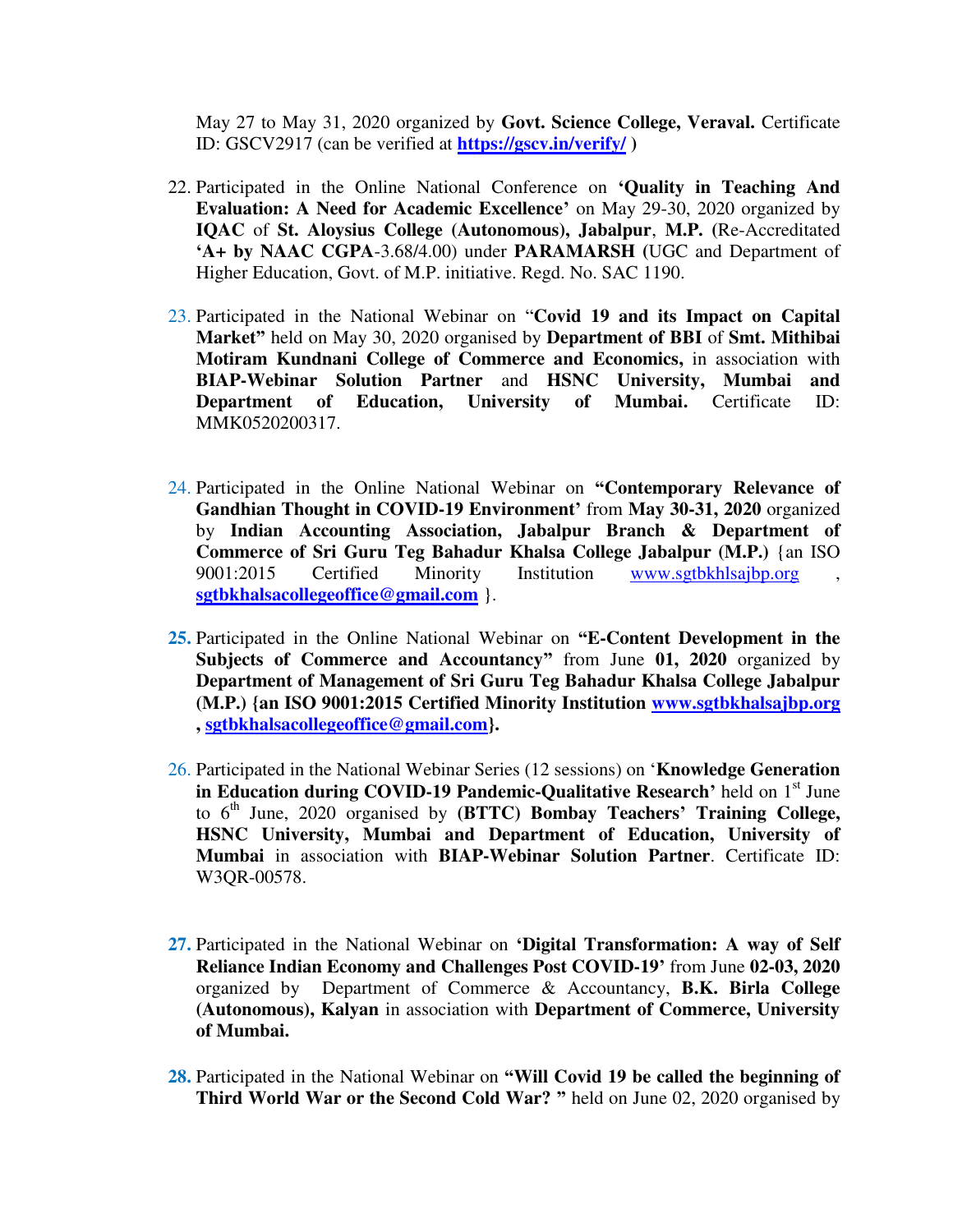Rayat Institute of Management (**Rayat Group of Institutions), Ropar Campus.**  Certificate ID: HJWA44-CE000226**.**

- 29. Participated in the Webinar on "**First Aid- Get Equipped to save Life"** held on June 03, 2020 organised by **NSS Unit Vedanta College, University of Mumbai**.
- 30. Participated in the Webinar on "**Turn your Adversity into Prosperity"** held on June 04, 2020 organised by **BURHANI College, University of Mumbai**.
- **31.** Participated in the Webinar: **"DUSTLAND FAIRYTALE"** on June 04, 2020 organized by **IQAC** of **Little Flower College, Guruvayoor (**Accreditated **'A' Grade by NAAC CGPA**-3.52/4.00) in connection with World Environment Day. Certificate ID: DHXSCC-CE000045.
- **32.** Participated in the National Level Webinar on **"Guidance on Surviving the Economic Crisis 2020" by C.A. Prasanna P. Manikar** on June 05, 2020 organized by **VIVA College , Mumbai.**
- **33.** Participated in the Webinar: **"Herbal Rejuvenation In An Epidemic"** on June 06, 2020 organized by Department of Botany & Life Sciences **Guru Nanak College of Arts, Science & Commerce G.T.B. Nagar, Sion, Mumbai - 400037**.
- **34.** Participated in the Webinar on "**THRIVE THROUGH CHANGE" '**from June **07, 2020** organized by (**THRIVE)** Miarki in collaboration with HSNC AND BIAP (webinar solution partner) Founder – Miarki: Farhana Vohra. **Certificate ID: MMK0620201137**
- 35. Participated in the Two Days National Level Webinar **"E-Content Development"** on June 06-07, 2020 organized by IQAC & Department of Information Technology of **Bunts Sangha's S.M. Shetty College of Science , Commerce & Management Studies Powai, Mumbai 400076. NAAC Accredited "A" Grade** (**Affiliated University of Mumbai)**
- **36.** Participated in the Online Webinar **"Mediation A progressive Path Towards The Peaceful Society"** on June 07, 2020 organized by **Rayat College of Law Railmajra ( Affiliated to Panjab University , Chandigarh)**
- 37. Participated in the National Level Webinar on **"COVID19 and Mental Health, the impact of fear and Uncertainty**" by **Dr. Koustubh R. Bagul** held on June 08, 2020 organized by **IQAC** and Department of Self Finance Course of **VIVA College** (Late Shri Vishnu Waman Thakur Charitable Trust's Bhashar Waman Thakur College of Science, Yashvant Keshav Patil College of Commerce, Vidhya Dayanand Patil College of Arts), **University of Mumbai, India.**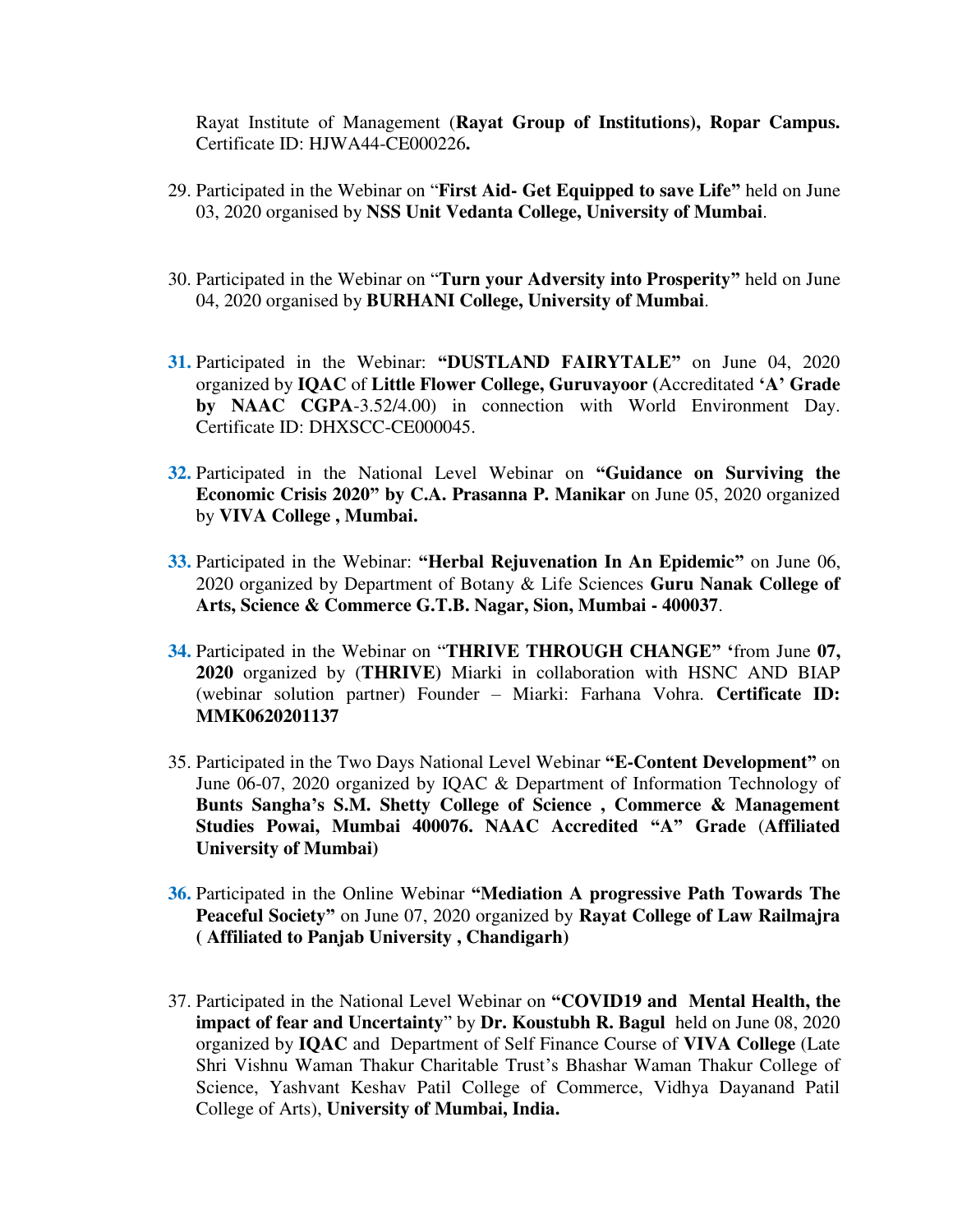- 38. Participated in the National Level Webinar on **"Role of Education in Holistic Development"** on June 08, 2020 organized by **Jayawant Institute of Management Studies** (Accredidated by NACC "A" Grade, Approved by AICTE, & Affilated to SPPU ,Pune)
- **39.** Participated in the Online Webinar titled **"The Value of Values"** a talk by **Dr. Snehalata Deshmukh** (Former Vice Chancellor**, University of Mumbai)** on June 08, 2020 organized by **Vedanta College.**
- 40. Participated in the Webinar on **"Internet of Things"** dated June 10, 2020 organized by Department of Computer Science and Information Technology, **Seva Sadan's R.K. Talreja College of Arts, Science and Commerce, Ulhansnagar-3. [{principalrkt@yahoo.com](mailto:%7bprincipalrkt@yahoo.com) }** Certificate ID: W-CS-0259.
- 41. Participated in the National E-Conference on **"Role of E-Resources and Mind Mastering Strategies in Education"** on June 9-10, 2020 organized by Department of Education of **St. Aloysius College (Autonomous), Jabalpur**, **M.P. (**Re-Accredited **'A+ by NAAC CGPA**-3.68/4.00).
- 42. Participated in the National Webinar on **"Indian herbs Immunity Booster During and Post Covid 19 in Indian Perspective"** on June 9-10, 2020 organized by **St. Aloysius Institute of Technology, Jabalpur**, **M.P. (**[staloysius1951@gmail.com\)](mailto:staloysius1951@gmail.com). Certificate ID: SAITED00860
- 43. Participated in the National Webinar on "**Managing Career Post Pandemic 2020"** held on June 10, 2020 organised by Department of B.A.M.M.C. of **Smt. Mithibai Motiram Kundnani College of Commerce and Economics,** in association with **BIAP-Webinar Solution Partner** and **HSNC University, Mumbai and** Department of Education, **University of Mumbai.** Certificate ID: MMK62020914.
- **44.** Participated in the National Level Virtual Seminar **"Importance of Technology in Current Global Scenario"** on June 11, 2020 organized by **Govt. Narmada College Hoshangabad (M.P.)**
- **45.** Participated in the National Webinar Series on **"Research Methodology"** held on June 12 and June 13, 2020 organized by **Loyola College (Autonomous), Chennai, Tamil Nadu, India.** Certificate ID: LCCDORWEB20062617.
- **46.** Participated in the National level webinar on **"Universal Goal Setting Secrets"** on Saturday **June 13 2020** organized by **Bunts Sangha's Arathi Shashikiran Shetty Junior College**.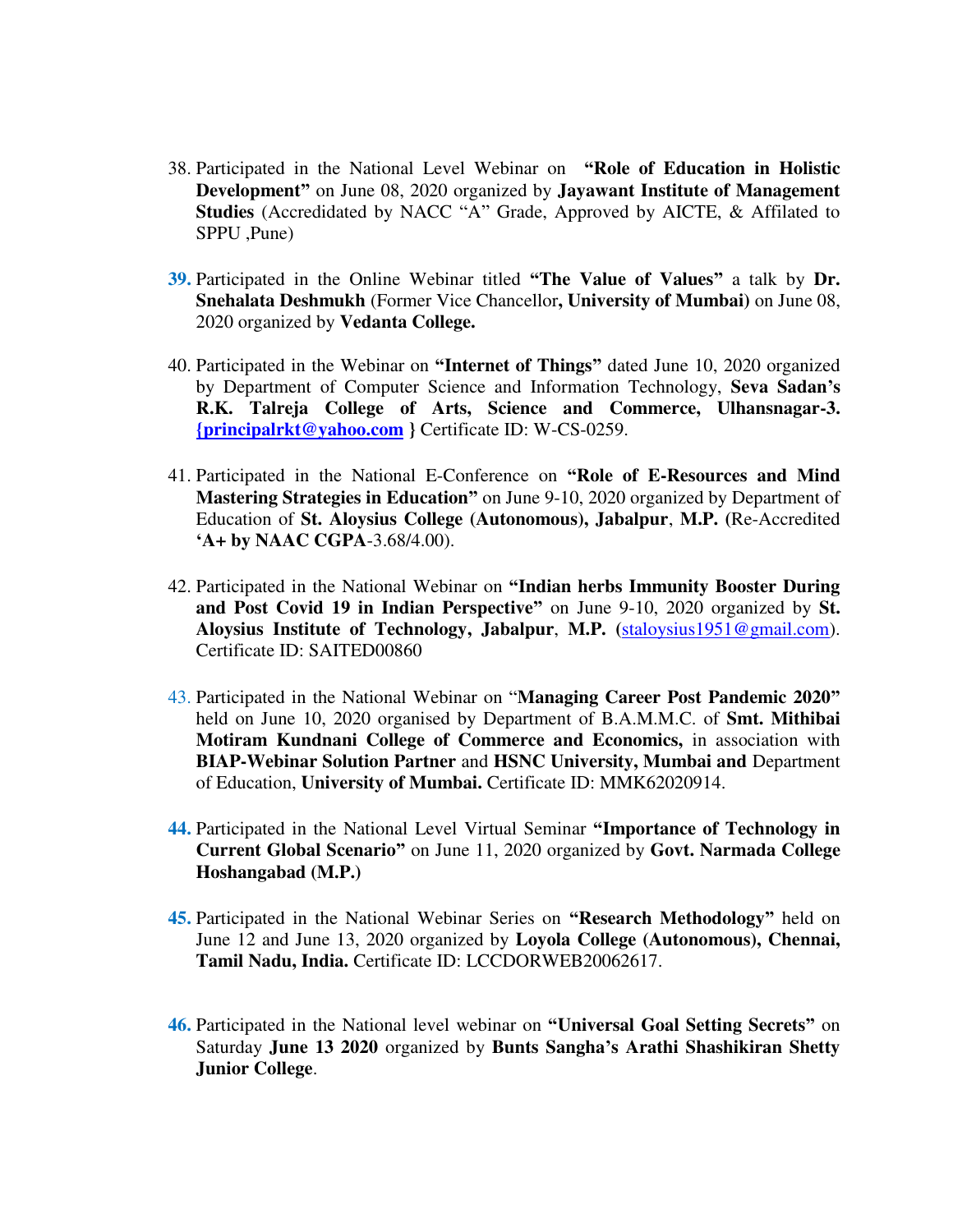- **47.** Participated in the National Seminar on **"Emotional Management"** on June 13 2020 organized by **IQAC & Department of Psychology, RajaRam College Kolhapur.**  Certificate ID : 3WL8PA-CE000096.
- 48. Participated in the **Guest session** on **"Living Forward"** by Motivational Speaker Mr. Ashish Vidyarthi organised by **Wilson College** (NAAC Re-Accreditated '**A'** Grade as part of Step Programme on  $14<sup>th</sup>$  June 2020.
- **49.** Participated in the **National Webinar** on **"Recent Trends in Computational Mathematics and It's Applications"** from June **17-18, 2020** organized by **Department of Mathematics of Sri Guru Teg Bahadur Khalsa College Jabalpur (M.P.) {an ISO 9001:2015 Certified Minority Institution [www.sgtbkhalsajbp.org](http://www.sgtbkhalsajbp.org/) , [sgtbkhalsacollegeoffice@gmail.com}](mailto:sgtbkhalsacollegeoffice@gmail.com)**
- 50. Participated in **the Online National Webinar** on **"Skill India – An Employment and Self Reliant Economy Perspective" from June 19-20, 2020** organized by **Department of Commerce & Management of Sri Guru Teg Bahadur Khalsa College Jabalpur (M.P.)** {an ISO 9001:2015 Certified Minority Institution [www.sgtbkhalsajbp.org](http://www.sgtbkhalsajbp.org/) , **[sgtbkhalsacollegeoffice@gmail.com](mailto:sgtbkhalsacollegeoffice@gmail.com)**}.
- 51. Participated in the National Webinar on "**Learning Management System; Moodle, Canvas, MookiT and Google Classroom"** organised by **IQAC** of **GHG Khalsa College of Education, Gurusar Sadhar, Ludhiana,** on July 10-11, 2020. [\(www.ghgcollegesadhar.org](http://www.ghgcollegesadhar.org/) )

## **RESEARCH PAPERS PUBLISHED IN JOURNALS**

- **1.** Paper published titled **"Impact of Self-actualisation on Working Women's Career and Family"** (Dr. Sarbjit Kaur Ranu & Satveer Kaur Gill page: 79-83)in **GHG Journal of Sixth Thought ,** Volume-6, Number-1,{March-2019} A Bi-annual Indexed Peer Reviewed and Impact factor Research Journal, **ISSN No: 2348-9936**  published, printed and owned by: **GHG Khalsa College of Education, Gurusar Sadhar, Ludhiana . R.N.I.No.: PUNENG/2014/59759.**
- **2.** Paper published titled **"Effective Inclusiveness Education and Life Skills"** (Satveer Kaur Gill page: 31)in **Academic Journal of Education & Psychology,** Volume-8, Special Issue-2, Year-2018 {April 2018} A Biannual Peer Reviewed Refereed Journal, UGC Approved Journal No: 47208, **ISSN No: 2249-040X {Print}** in association with Lala Lajpat Rai Memorial College of Education, Dhudike (Moga), published by: **National Press Associates, New Delhi.**
- **3.** Paper published titled "**Teacher as a Reflective Teacher"** (Satveer Kaur Gill page: 16) in **Education Times** A Peer Reviewed **Journal of Education & Humanities,** Vol.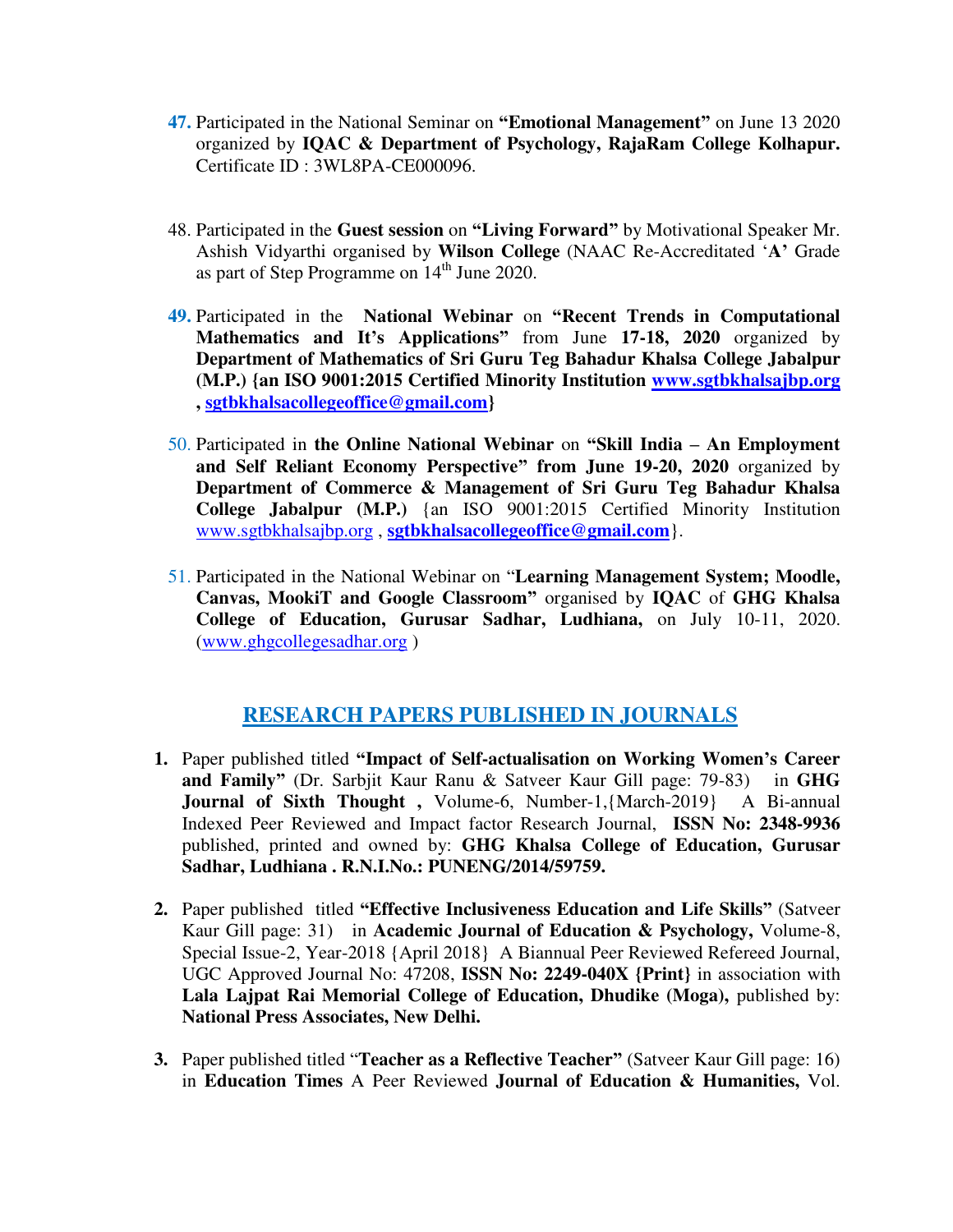VIII, Number-5, Special Issue{April 2018} , **ISSN No: 2319-8265** published by: **APH Publishing Corporation.** 

- **4.** Paper published titled **"Development of Modules and Planning of Sessions for Training in Life Skills" (**Satveer Kaur Gill page: 62-67)in **GHG Journal of Sixth Thought ,** Volume-4, Number-2,{September -2017} A Bi-annual Indexed Peer Reviewed and Impact factor Research Journal, **ISSN No: 2348-9936** published, printed and owned by: **GHG Khalsa College of Education, Gurusar Sadhar, Ludhiana . R.N.I.No.: PUNENG/2014/59759.**
- **5.** Paper published titled **Training in Life Skills for Adolescents (**Satveer Kaur Gill page: 39)in **Printing Area International** Interdisciplinary Multilingual **Research Journal,** Vol-05, Issue-34,{October -2017} Impact factor: 4.002(IIJIF) Indexed, Interdisciplinary Multilingual Refereed Journal, UGC Approved Sr. No. 43053 **ISSN No: 2394-5303, Govt. of India Trade Marks Registry Regd. No. 3418002, Harshwardhan Publication Pvt. Ltd. [www.vidyawarta.com](http://www.vidyawarta.com/)**
- **6.** Paper published titled **"Effect of Training in Life Skills on school adjustment of Adolescents" (**Satveer Kaur Gill & Dr. Sarbjit Kaur Ranu page: 51)in **Vidyawarta International** Interdisciplinary Multilingual **Research Journal,** Vol-08, Issue-20,{October to December -2017} Impact factor: 4.014(IIJIF) Indexed, Refereed Journal UGC Approved jr. No. 62759 **ISSN No: 2319-9318, Govt. of India Trade Marks Registry Regd. No. 2611690, Harshwardhan Publication Pvt. Ltd. MAH/MUL/03051/2012 [www.vidyawarta.com](http://www.vidyawarta.com/)**

## **PAPER PRESENTATIONS IN NATIONAL OR INTERNATIONAL SEMINARS OR CONFERENCES (ONLINE)**

- 1. Presented paper titled "**Impact of Corona Crisis on Education System**" International Webinar on " Epidemic, Society & Environment in India: A Historical Overview" organized by Banaras Hindu University, Varanasi, India on  $14<sup>th</sup> - 29<sup>th</sup>$  May 2020.
- 2. Presented paper titled "**Impact of COVID 19 on Indian Economy"** at Webinar on '**Visualising Post- Corona in India with Special Reference to Trade, Commerce and Innovating Technology'** organized by **Panjab University Constituent College Nihal Singh Wala, Moga** on  $14<sup>th</sup>$  May 2020.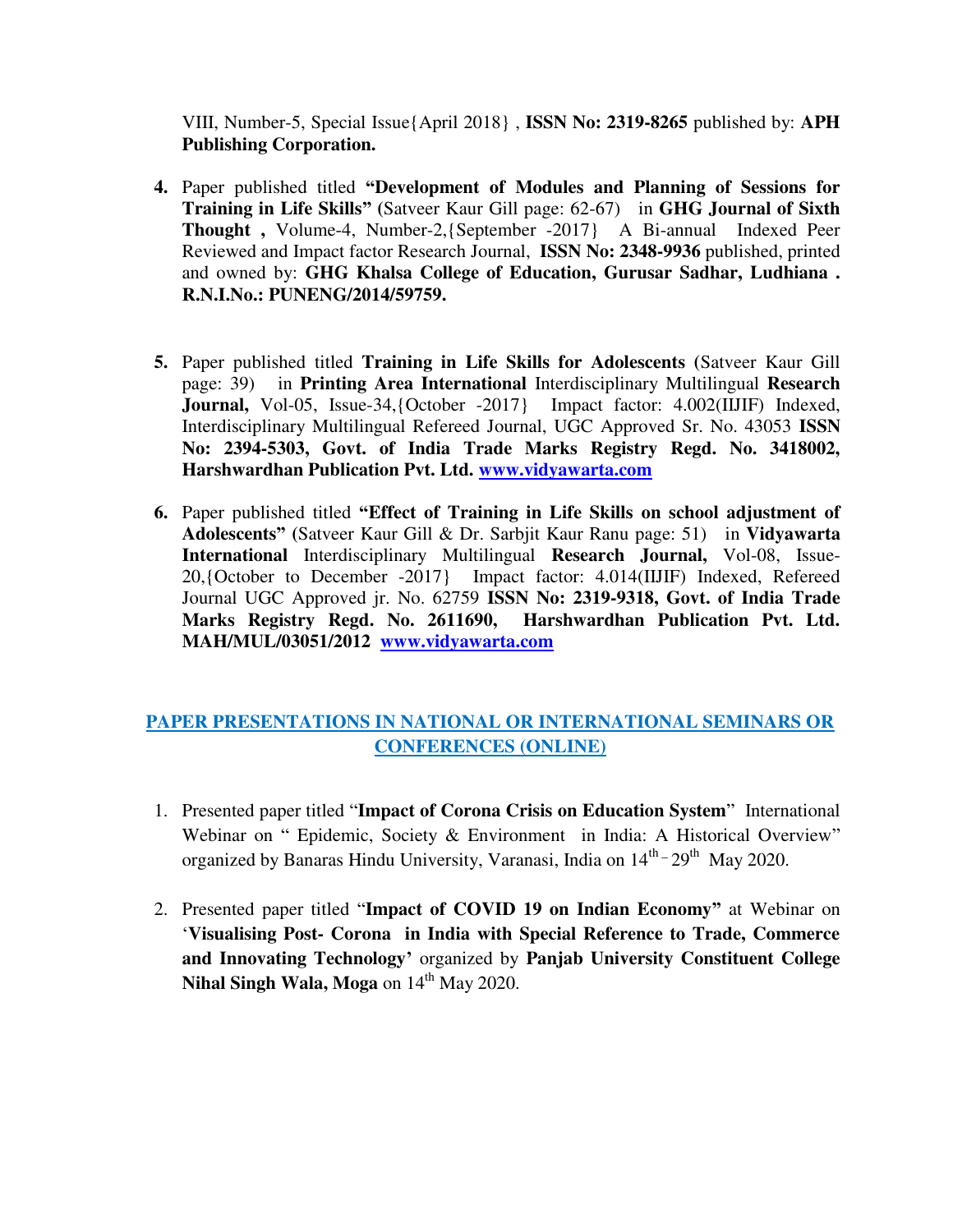## **PAPER PRESENTATIONS IN NATIONAL OR INTERNATIONAL SEMINARS OR CONFERENCES**

- 1. Presented paper titled **"Contribution of Sri Guru Nanak Dev Ji for Human Upliftment"** at **National Seminar** on **'Educational Philosophy of Shri Guru Nanak Dev ji**<sup> $\prime$ </sup>, dated 8<sup>th</sup> February, 2020 held **at Golden College of Education, Gurdaspur, Punjab.**
- 2. Paper presented on "**Curriculum Reforms and Quality of Teacher Education"** at National Seminar on **Challenges for Quality Education in The Present Scenario** on 11<sup>TH</sup> May, 2019 in association with **Council for Teacher Education, J & K Chapter** held at Poonch College of Education [affiliated to University of Jammu].
- 3. Paper presented on "**Changing Role of Teachers and their Qualifications"** at 19th CTE Annual State Conference 2019 and National Seminar on **Contemporary Issues in Education** on April 23, held at **University School of Education, Rayat Bahra University, Mohali.**
- 4. Paper presented on **Status of Teachers Depends on Status of Education and vice-versa at 18th CTE Annual State Conference & National Seminar** on **Rethinking Teacher Education** on 21<sup>st</sup> April, 2018 held at **D.A.N. College of Education for Women, Nawanshahr, Punjab.**
- 5. Paper presented on **Environmental Education: As an Academic Discipline** on one day **National Seminar** on **Environmental Conservation Education sponsored by College Development Council, Panjab University Chandigarh** organised at **Nankana Sahib College of Education For Girls, Kot Gangu Rai, (Punjab)** on  $10^{th}$  March, 2018.
- 6. Paper presented on **Inclusiveness in Education of Socially Disadvantaged and Marginalized Sections of Society** on **National Seminar** on **Educational Development in Globalising Indian Society [Access- Equity- Excellence]** organised at **Shukdeva Krishna College of Education For Girls, Ghall Kalan, Moga, Ludhiana (Punjab)** on  $23<sup>th</sup>$  February, 2017.
- 7. Paper presented on **Gross National Happiness as a Framework for Quality of Life** at International Conference on **Gross National Happiness: a Measure of Quality of Life**  on 20 February, 2017 organised by **GHG Khalsa College of Education Gurusar-**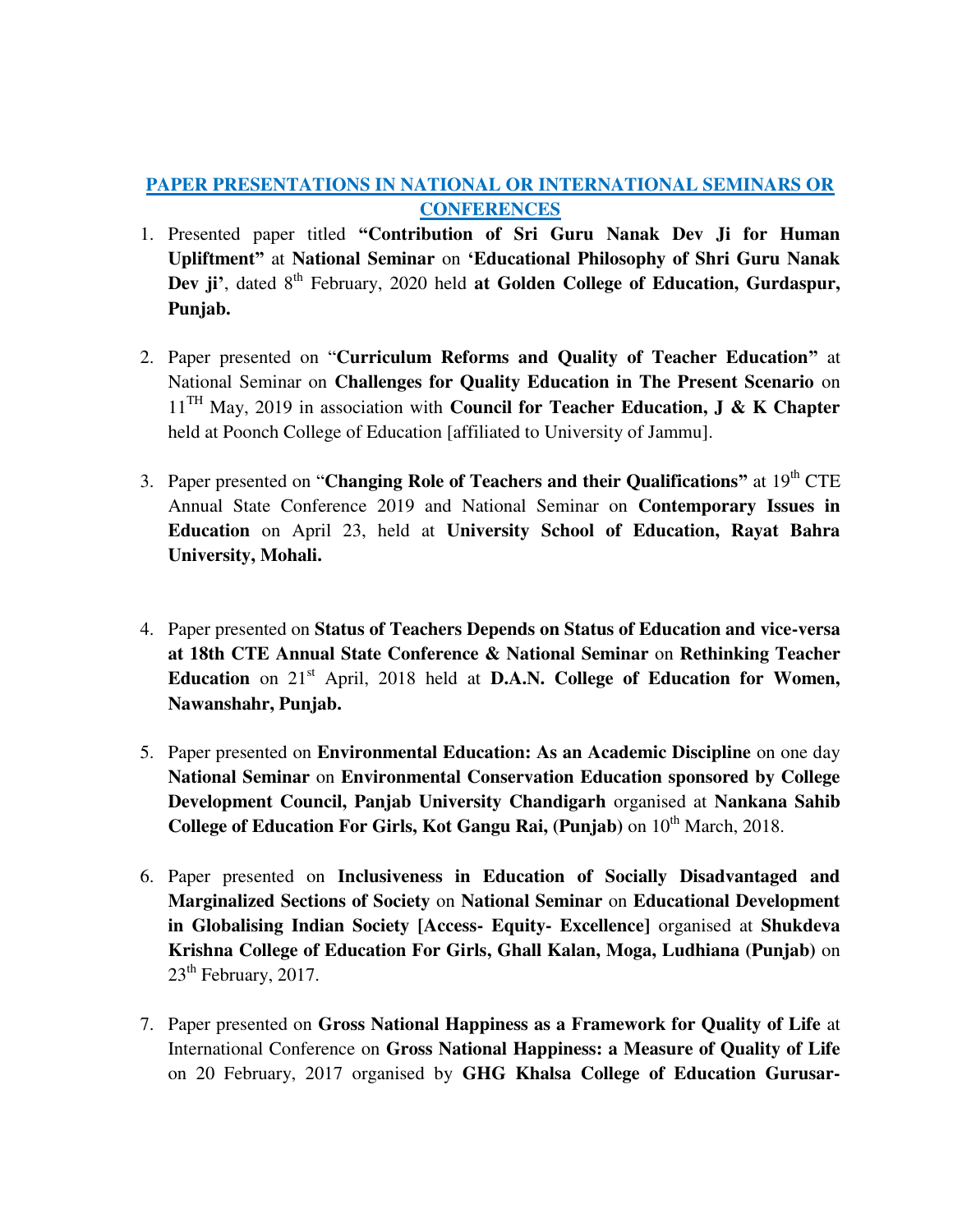**Sadhar**, Ludhiana in collaboration with **Global Education Research Association [GERA].** 

- 8. Paper presented on **Effects of Life Skills Education on Adolescents at National Seminar** on **The need of Psychological Interventions in Global Society organised by IQAC, Sant Darbara Singh College of Education for Women Lopon, Moga sponsored by College Development Council [CDC], Panjab University Chandigarh** on 20 february, 2017.
- 9. Paper presented on **Importance of Evolving Life Skills training from a Young Age at National Seminar** on **Integrating Skill Development with Education collaborated by College Development Council [CDC], Panjab University Chandigarh** on 07 february, 2017 organised by D. D. Jain College of Education, Kidwai Nagar, Ludhiana.
- 10. Paper presented on **Role of Action Research in Professional Development** on **National Seminar** on **Role of Research in Quality Education** organised at **G.H.G. Khalsa College of Education, Gurusar Sadhar, Ludhiana (Punjab)** on 18<sup>th</sup> November, 2016.
- 11. Paper presented on **Strengthening Life Skills through Education at International Conference** on **Global Trends in Teacher Education [GTTT-2016]** on 14-15 April, 2016 organised by School of Education, Lovely Professional University, Panjab.
- 12. Paper presented on **Standard Building for Quality Enhancement in Teacher Education Institutions at Two Days National Seminar** on **Higher Education In India held at D.A.V. College of Education, Fazilka** sponsored by **Indian Council of Social Science Research, New Delhi** on 12-13 April, 2016.
- 13. Paper presented on **Present State of Quality of Teacher Education Institutions in India: Inspections and Recognition Practices** at **National Seminar** on **Quality Concerns in Teachers Education held at Guru Gobind Singh College of Education, Theri, Malout (Punjab)** on 4th April, 2016.
- 14. Paper presented on **History of Mathematics** in **National Seminar** on **Enhancing Mathematical Attitude** sponsored by **Punjab State Council for Science & Technology**  organised by **D.A.V. College of Education, Fazilka, (Punjab)** on 18th March, 2016.
- 15. Paper presented on **Life Skills Training for Adolescents** at **CTE Annual State Conference, 2016 & National Seminar** on **Life Skills Education: Equipping for Life** organised at **Mata Sahib Kaur Khalsa Girls College of Education, Dhamo Majra,**  Patiala (Punjab) on  $16<sup>th</sup>$  March, 2016.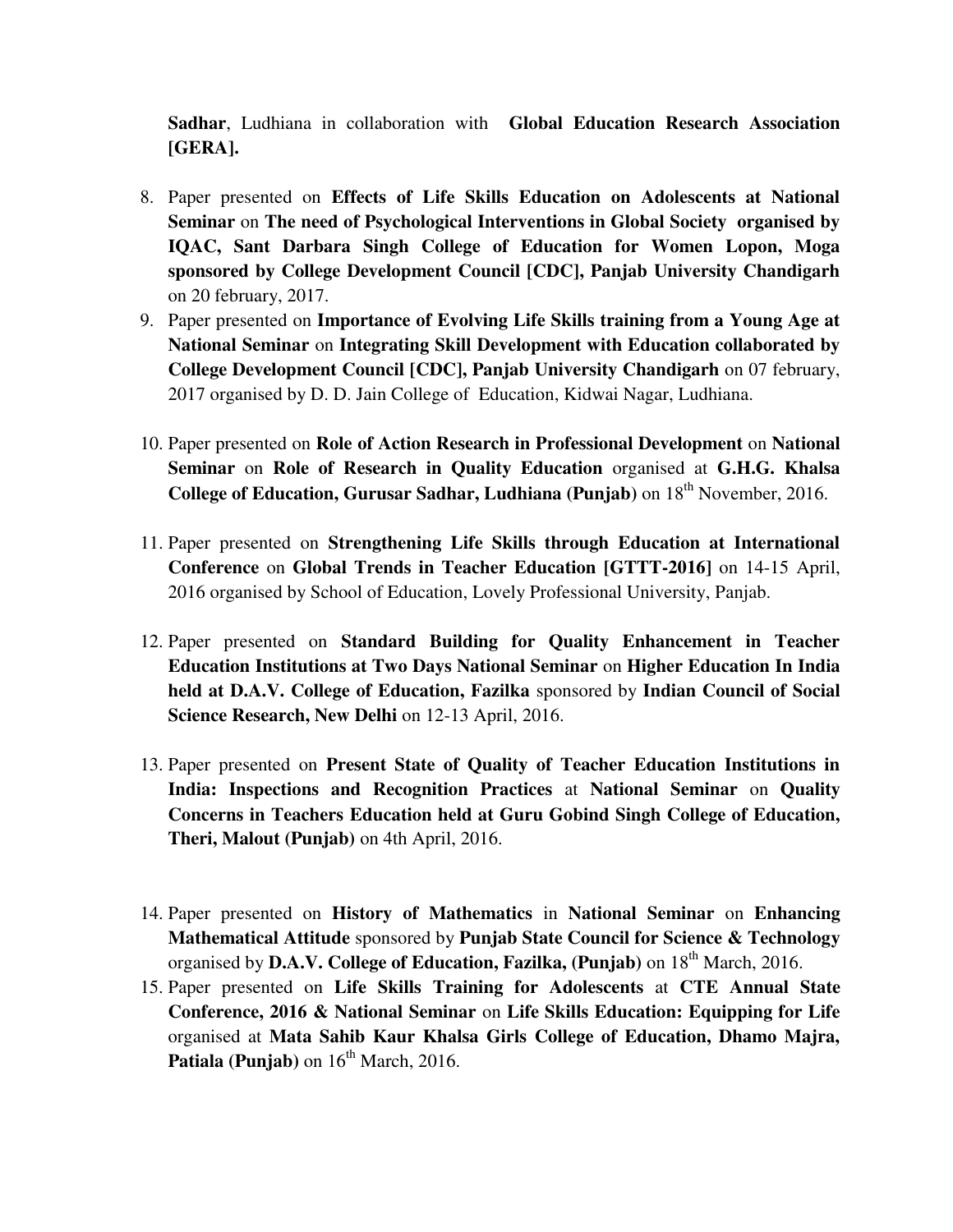16. Paper presented on **Existing Scenario of Pre Service Teacher Education and A Roadmap for Transforming its Quality** on **National Seminar on Transforming Teacher Education in Changing Scenario** organised by **G.H.G. Khalsa College of Education, Gurusar Sadhar, Ludhiana (Punjab)** on  $5<sup>th</sup>$  March, 2015.

# **PAPERS PUBLISHED IN NATIONAL OR INTERNATIONAL CONFERENCES OR SEMINARS**

- **1.** Published a paper '**Gross National Happiness As a Framework for Quality of Life'** in the compilation of proceedings of papers of the **International Conference on Gross National Happiness- An Indicator of National Well-being** organised by GHG Khalsa College of Education, Gurusar Sadhar, Ludhiana, Punjab in collaboration with Global Educational Research Association{GERA} published by Twenty first Century Publications, Patiala, Delhi. **ISBN: 978-93-85450-04-4.**
- **2.** Published a paper '**Role of Action Research in Professional Development'** in the compilation of proceedings of papers of the **National Seminar on Role of Research in Quality Education** organised by GHG Khalsa College of Education, Gurusar Sadhar, Ludhiana, Punjab in collaboration with Council for Teacher Education (pb. & Chd. Chapter) on November 19, 2016 published by aesthetic Publications, Ludhiana, Delhi. **ISBN: 978-93-83092-64-2.**
- **3.** Published a paper '**Life Skills: A Way to Self Development'** in the compilation of proceedings of papers of the theme **Emanating Currents in Teacher Education**  organised by Sant Darbara Singh College of Education for women, Lopon (Moga) Ludhiana, Punjab {the Internal Quality Assurance Cell} published by Bookman: Delhi, Twenty first Century Publications, Patiala. **ISBN: 978-93-86713-14-8.**
- **4.** Published a paper '**Importance of Evolving Skill Training From Young Age'** in anthology of selected papers of the Seminar hosted by the D.D. Jain College of Education, Ludhiana, Punjab, 2017 **on Integrating Skill Development with Education**  by published by Sunil Gupta Publishers, Jalandhar, Delhi. **ISBN: 978-81-933547-4-2.**
- **5.** Published a paper '**Strengthening life Skills through Education'** in book on the theme **Teacher Education in 21<sup>st</sup> Century (Vol.3)** published by New Delhi Publishers, New Delhi (2016). **ISBN: 978-93-85503-33-7**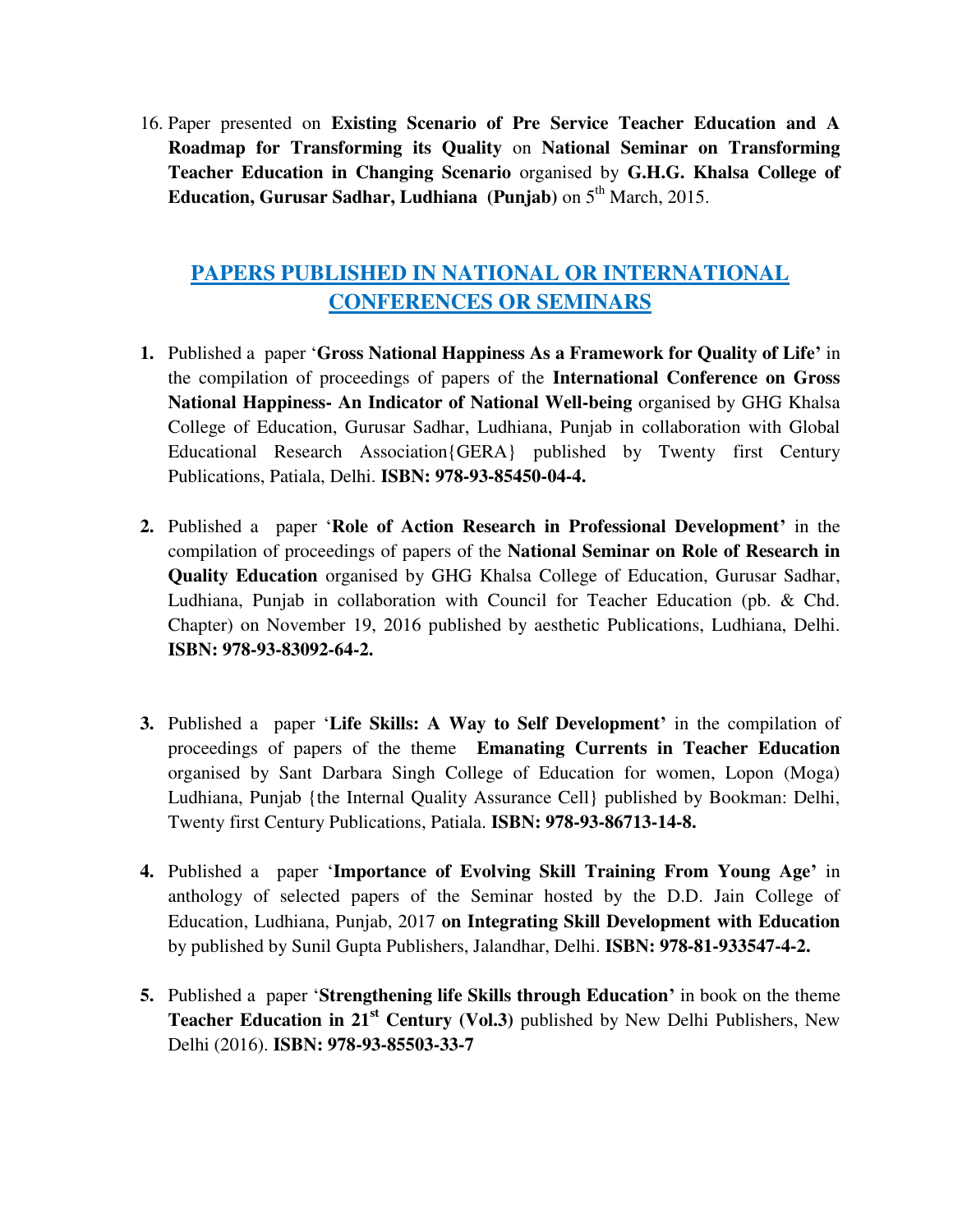- **6.** Published a paper '**Existing Scenario of Pre Service Teacher Education and A Roadmap for Transforming its Quality'** in the compilation of proceedings of papers of the **National Seminar on Transforming Teacher Education in the changing scenario**  organised by GHG Khalsa college of education, gurusar Sadhar, Ludhiana, Punjab on March 05, 2015 in the book titled **Teacher Education Challenges and Opportunities**  published by Twentyfirst century Publications, Patiala. **ISBN: 978-81-89463-64-9.**
- **7.** Published a paper '**Inclusiveness in Education of Socially Disadvantaged and Marginalised Sections of Society'** in the compilation of proceedings of papers of the **National Seminar on Educational Development in Globalising Indian Society (Access-Equity-Excellence)** organised by Internal Quality Cell of Shukdeva Krishna College of Education for Girls, Ghall-Kalan, Moga, Ludhiana, Punjab on February 23, 2017 in the book titled **Educational Development in Globalising Indian Society**  published by Twentyfirst century Publications, Patiala. **ISBN: 978-93-85449-87-1.**
- **8.** Published a paper '**Life Skills Training for Quality of Life'** in the book titled **Life Skills for Quality of Life** published by Malwa Central College of Education for Women, Civil Lines, Ludhiana, printed by Malik Printed, Ludhiana. **ISBN: 978-81-932124-1-7.**
- **9.** Published a paper '**Life Skills Training for adolescents'** in the compilation of papers presented at the National Seminar on **Life Skills Education: Equipping for Life** held on 16<sup>th</sup> March, 2016, book titled Life Skills Education: Equipping for Life published by Internal Quality Assurance Cell of Mata Sahib Kaur Khalsa Girls College of Education, Dhamo Majra, Patiala, published by Zohra publication, Patiala. **ISBN: 978-93-82376- 95-8.**

**10.** Submitted a Dissertation to Guru Nanak Dev University, Amritsar in partial fulfilment of the requirement for the degree of **Master of Education (2008-09)** on title **Evaluation of Text Book of Economics for +2 Class Prescribed by Punjab School Education Board (PSEB)** under the supervision of **Prof. Nirmaljit Kaur Sandhu,** Lecturer, **Khalsa College of Education, Amritsar.** 

## **EXRA CURRICULAR ACTIVITIES**

**1. Life-long membership of: ALL INDIA ASSOCIATION FOR EDUCATIONAL RESEARCH [AIAER] [http://www.aiaer.net] Individual Life Member No. 4167**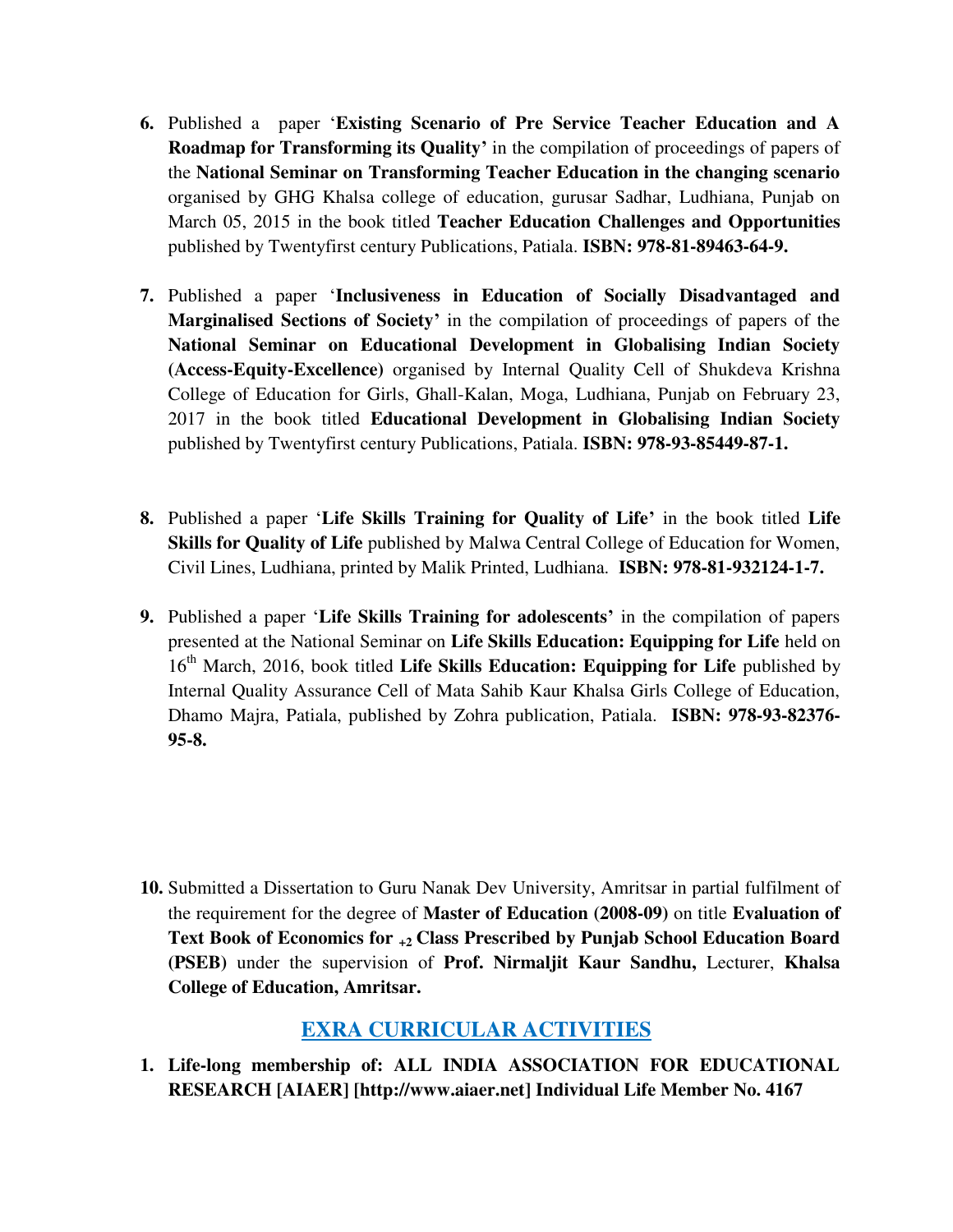#### **2. Membership of COUNCIL OF TEACHER EDUCATION [CTE] NO. 1076**

- **3.** Appointed as **Presiding and Polling Officer for Assembly Constituency 58-Samrala Ref. No. 1431.**
- **4. Coordinated** the **Seven Days Faculty Development Program on topic 'Integrating Technology in Classroom Teaching and Learning'** from June 26 to July 03, 2020 organized by **GHG Khalsa College of Education, Gurusar Sadhar, Ludhiana, Punjab.**
- **5. Pesented the session on Testmoz Test- Online Assessment Tool as a Resource Person in** the **Seven Days Faculty Development Program on topic 'Integrating Technology in Classroom Teaching and Learning'** from June 26 to July 03, 2020 organized by **GHG Khalsa College of Education, Gurusar Sadhar, Ludhiana, Punjab.**
- **6.** Appointed as Judge in **Pedagogy of Commerce on Panjab University Zonal Skill in Teaching and On Spot Preparation of Teaching Aid Competitions 2020** held on February 10, 2020 at Guru Ram Das B.Ed. College, Jalalabad [W].
- 7. Appointed as the **spot evaluation of answer books for Annual/ Semester examinations by Panjab Universty Chandigarh**.
- 8. Served as **Folk dance Gidha Instructor** for **Zonal, Inter- Zonal levels** Youth and Heritage festivals for Educational Colleges by Panjab University, Chandigarh and Guru Nanak Dev University Amritsar.
- **9.** Completed **One Year and 120 hours activities** during 7 days N.S.S. Special Camp (s) held under the theme **Youth for Sustainable Development** from 20.12.2017- to 26.12.2017 of **Panjab University's National Service Scheme** [Ministry of Youth Affairs & Sports, Government of India**]** held at G.H.G. Khalsa College of Education, Gurusar Sadhar, Ludhiana, Punjab placed in **Grade A Certificate.**
- **10.** Completed **Two Years and 240 hours activities** during 7 days N.S.S. Special Camp (s) held under the theme **Youth Against Dirt and Disease** from 29.12.2018- to 04.01.2019 of **Panjab University's National Service Scheme** [Ministry of Youth Affairs & Sports, Government of India**]** held at G.H.G. Khalsa College of Education, Gurusar-Sadhar, Ludhiana, Punjab placed in **Grade B Certificate.**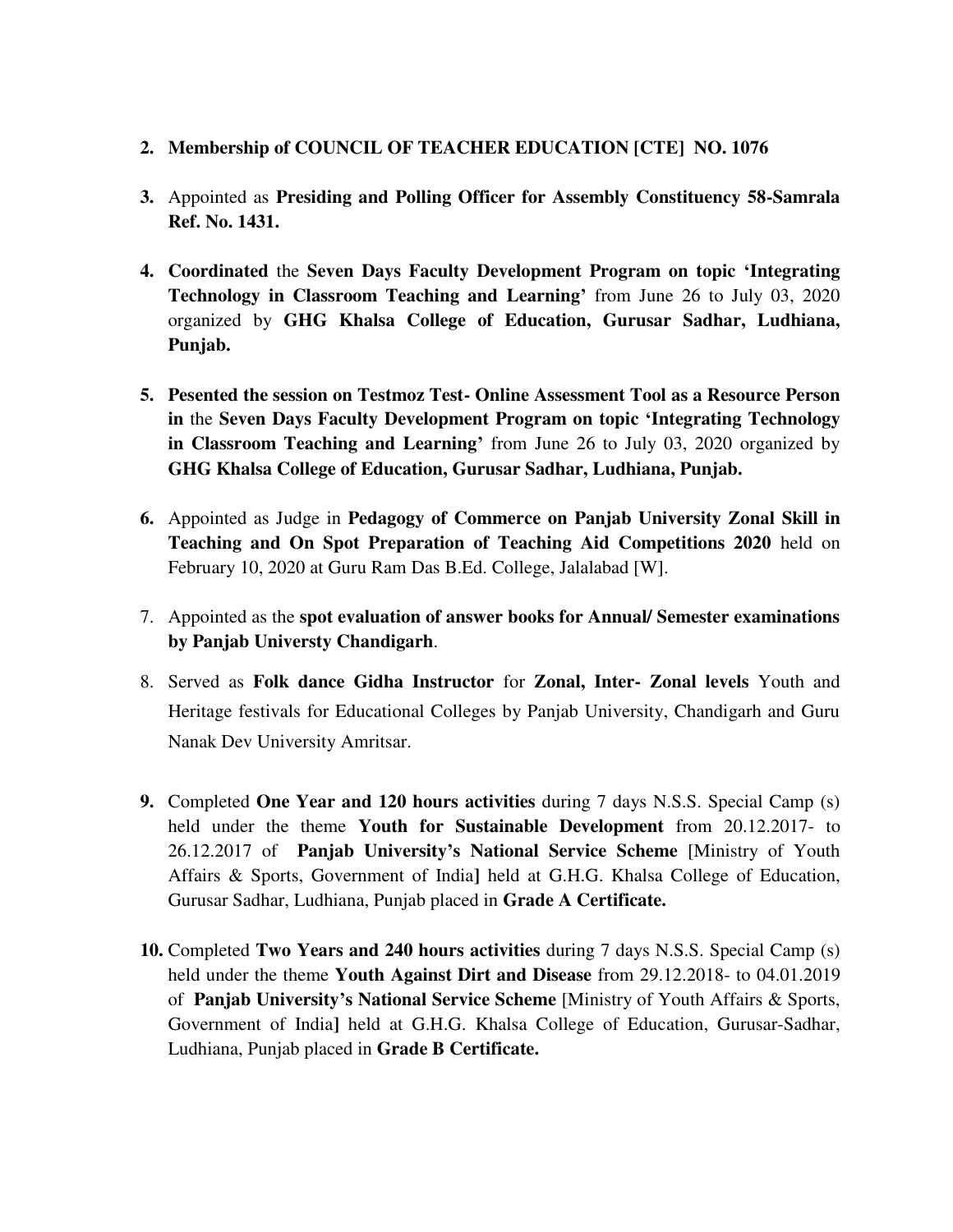- **11.** Completed **Three Years and 360 hours activities** during 7 days N.S.S. Special Camp (s) held under the theme **Youth for Sustainable Development** from 20.12.2019- to 26.12.2019 of **Panjab University's National Service Scheme** [Ministry of Youth Affairs & Sports, Government of India**]** held at G.H.G. Khalsa College of Education, Gurusar-Sadhar, Ludhiana, Punjab placed in **Grade C Certificate.**
- 12. Participated in **the Blood Donation Camp on Voluntary World Blood Day** on 1st October, 2009 organized in Golden College of Education Gurdaspur.
- 13. Actively participated in the **Eye and Dental Camp** organized by **Guru Nanak Mission**  Welfare Society on 19<sup>th</sup> March 2005 organized in Ramgarhia College of Education, Phagwara, Punjab.
- 14. Won Second Prize in **folk dance-Gidha** in for **Punjab State Inter-Varsity-Youth Festival** 2006 held at **Govt. College for Girls, Ludhiana** organized **by Education Department (Colleges), Punjab** on January 24-25, 2006 during M.Com. Degree.
- 15. Won **First** Prize in **folk dance-Gidha item** in **Zonal Youth Festival** 2006 organized **by Khalsa College of Education, Amritsar, {Guru Nanak Dev University}Punjab** on April 09, 2009 during M.Ed. Degree.
- 16. Participated in the **University Zonal Youth Festival Men/Women** in **folk dance- Gidha** in for held at **Guru Nanak Dev University Amritsar** on April 19, 2006 and **performance was adjudged First** during M.Com. Degree at GNDU Campus.
- 17. Participated in the **University Zonal Youth Festival {FINAL}** in **folk dance- Gidha** in for held at **Guru Nanak Dev University Campus Amritsar** from November 18-21, 2005 and **performance was adjudged First** during M.Com. Degree at GNDU Campus.
- 18. Won Third Prize in **folk dance- Gidha** in for **Zonal Youth Festival of Colleges of Education of Guru Nanak Dev University Amritsar held at Ramgarhia College of Education, Phagwara on 6th &7th November,** 2004.
- 19. Won **3 rd Prize in Javelin Throw** in Annual Sports Meet during Graduation at Govt. College Gurdaspur. (2000-01)